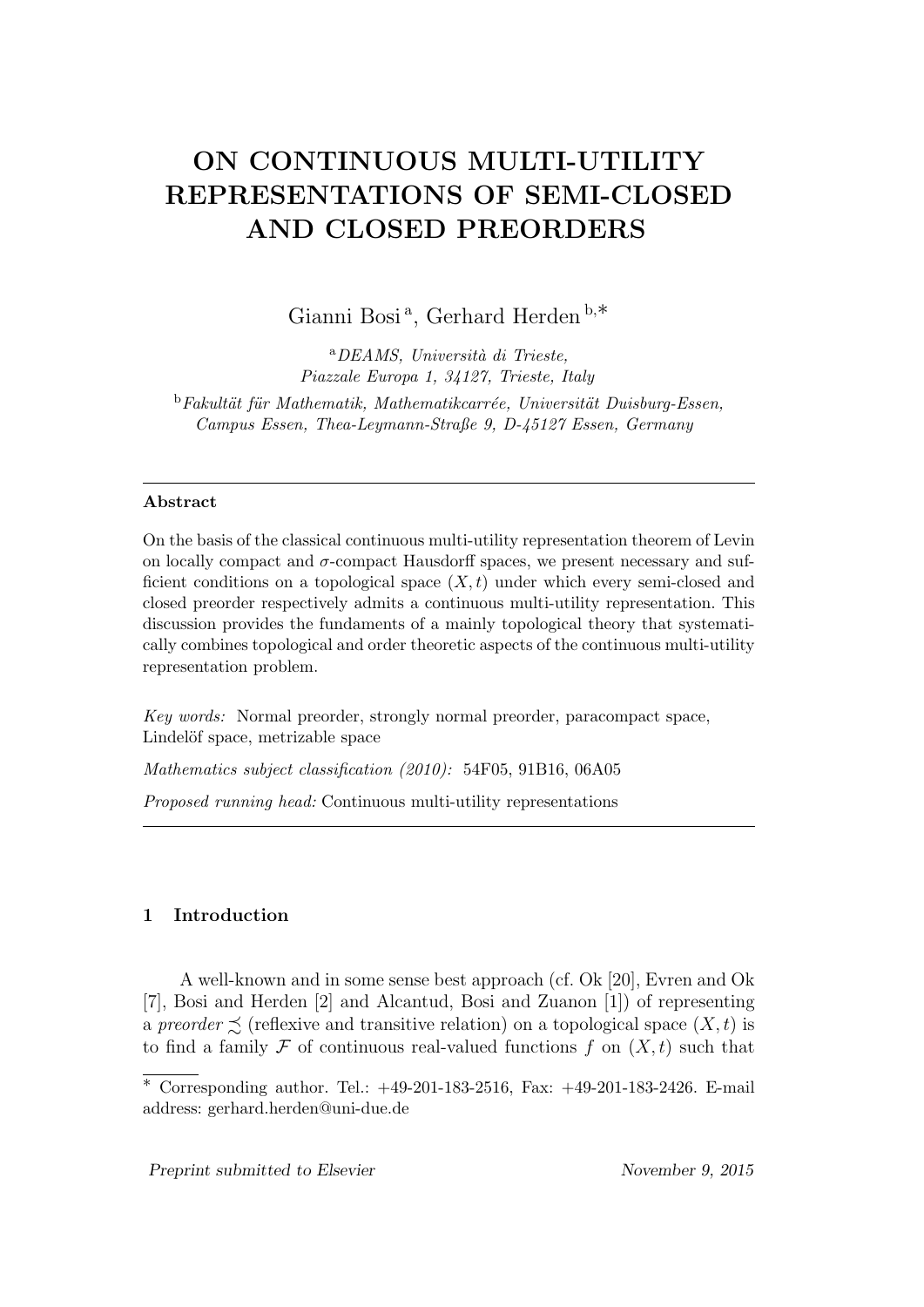" $x \preceq y \Leftrightarrow f(x) \leq f(y)$ " for all  $f \in \mathcal{F}$ . This equivalence, clearly, implies that every function  $f \in \mathcal{F}$  is *increasing* (i.e.,  $x \precsim y$  implies that  $f(x) \leq f(y)$  for all  $x, y \in X$ ). Such a representation of  $\precsim$  is called a *continuous multi-utility representation* of  $\leq$ . It has the advantage of fully characterizing the preorder  $\precsim$ .

We recall that a preorder  $\precsim$  on  $(X, t)$  is said to be *semi-closed* if for every point  $x \in X$  both sets  $d(x) := \{y \in X \mid y \precsim x\}$  and  $i(x) := \{z \in X \mid x \precsim z\}$ are closed subsets of *X*. It is said to be *closed* if  $\preceq$  is a closed subset of  $X \times X$ with respect to the product topology  $t \times t$  on  $X \times X$  that is induced by *t*. If a preorder  $\precsim$  on  $(X, t)$  admits a continuous multi-utility representation, then it is closed (see Proposition 2.1 below). It is well known that a closed preorder is necessarily semi-closed, while the converse is not true, unless the preorder is *total* (see the equivalent conditions **C0**-**C2** in Section 2) or additional conditions are imposed (see e.g. the *Expected multi-utility theorem* proved by Dubra, Maccheroni and Ok [5], according to which semi-closed preorders  $\preceq$ on the set of all Borel probability measures over a finite set *X* endowed with the topology of weak convergence are closed provided that they satisfy the *independence axiom*). It is beyond any doubt that closed preorders are of particular importance in mathematical economics (cf., for instance, the literature that has been quoted by Evren and Ok [7], Bosi and Herden [2], Minguzzi [16,17] and many others). Indeed, in some standard textbooks on microeconomics (such as Mas-Colell, Whinston and Green [15, page 46]) the definitions of continuity of an (incomplete) preference relation and of a closed preference relation coincide. In addition closed preorders are of particular interest in the fundamental work of Nachbin on topology and order (cf. [18, Chapter 1]). In combination with Proposition 2.1, this observation immediately suggests that the most fundamental question in the theory of continuous multi-utility representations of preorders is the question of precisely characterizing (determining) all topological spaces  $(X, t)$  for which all their closed preorders admit a continuous multi-utility representation. Nevertheless semi-closed preorders cannot be ignored in mathematical economics (cf. the recent paper by Nosratabadi [19]). But with help of Proposition 2.1 Theorem 3.2 also solves the problem of characterizing (determining) all topological spaces  $(X, t)$  for which all their semi-closed preorders admit a continuous multi-utility representation.

Although meanwhile many papers on the continuous multi-utility representation of (closed) preorders have been published (cf., for instance, the literature that has been cited in the more recent papers by Bosi and Herden [2], Bosi and Zuanon [3], Evren [6], Evren and Ok [7], Galaabaatar and Karni [8], Minguzzi [16,17] and Pivato [21]) since the pioneering work of Levin [13] (cf. also Evren and Ok [7, Theorem 1]) with respect to the above mentioned fundamental problem in the theory of continuous multi-utility representations no real progress has been made. We recall that, by using an economical approach, Ok [20] presented conditions for the existence of a finite upper semicontinuous multi-utility representation of a preorder on a topological space. Evren and Ok [7, Theorem 1] presented an important characterization theorem on locally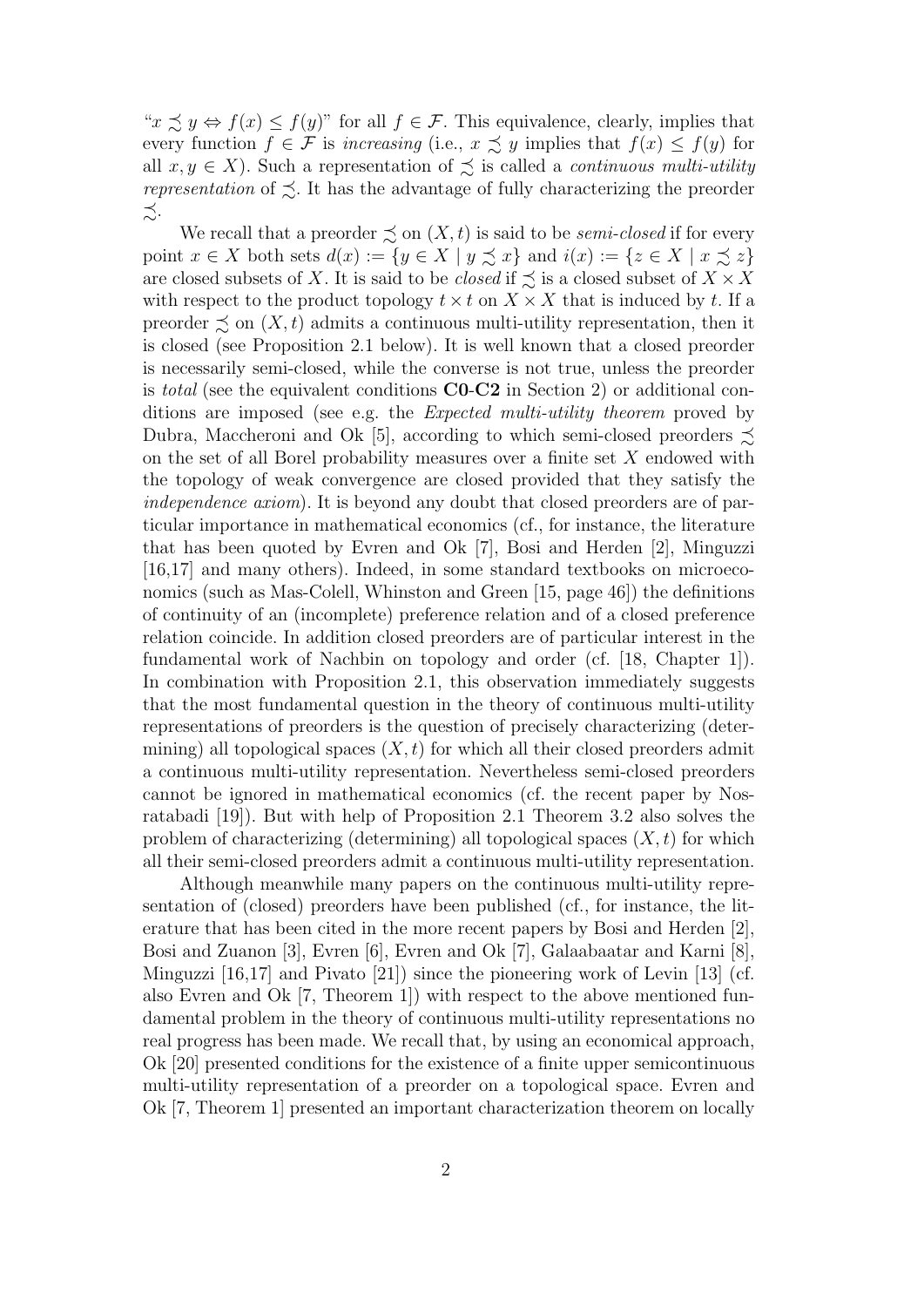compact Hausdorff spaces. They also proved conditions for the existence of a finite continuous multi-utility representation. Bosi and Herden [2] continued the approach inaugurated by Evren and Ok by introducing suitable continuity conditions on an incomplete preorder on a topological space.

Levin's fundamental theorem states that *every closed preorder on a locally and σ-compact Hausdorff space has a continuous multi-utility representation*. Indeed, in combination with its corollaries on separable metric spaces, compact spaces and Euclidean spaces (cf., for instance, Evren and Ok [7, Corollary 1, Corollary 2 and Corollary 3]) this theorem still belongs to the most quoted theorems in Mathematical Utility Theory, in particular, in the theory of appropriate utility representations of incomplete preference relations. To the best of our knowledge, like Levin's theorem all well-known continuous multi-utility representation theorems only present *sufficient* conditions for the existence of continuous multi-utility representations. In opinion of the authors this is the great lack of these theorems. This lack pertains to formal mathematics as well as to applications in mathematical economics. Indeed, in order to completely characterizing (determining) topological spaces  $(X, t)$  having the property that all their semi-closed and closed preorders respectively admit a continuous multi-utility representation necessary and sufficient conditions have to be presented. In mathematical economics, on the other hand, necessary conditions allow the selection of appropriate topologies. Indeed, necessary conditions imply at least particular difficulties in representing a preorder by a family of continuous increasing real-valued functions. Actually, these conditions even often imply the impossibility of a continuous multi-utility representation of a preorder (cf. the examples that have been presented in the conclusion of this paper).

The difficulties of presenting necessary conditions for the existence of a family of continuous increasing real-valued functions that represent a (closed) preorder are based upon the fact that corresponding proofs must be constructive. Indeed, proving the necessity of a given condition one, in general, is forced to verify that negating the validity of this condition allows the construction of (closed) preorders that do not have a continuous multi-utility representation. Corresponding proofs, therefore, need the intuitive idea of possible conditions that may be necessary for representing a preorder by a family of continuous real-valued functions as well as the ability of constructing preorders that do not have a continuous multi-utility representation if these conditions are not satisfied.

Because of these difficulties our approach of approximating the problem of completely characterizing topological spaces (*X, t*) for which every closed respectively, semi-closed preorder admits a continuous multi-utility representation is conservative. This means that Levin's original theorem stands in focus of our approach. In a first attempt we, therefore, want to determine the degree to which the assumptions of locally and  $\sigma$ -compactness are also necessary for ensuring the existence of continuous multi-utility representations for closed preorders. Indeed, setting  $S := \{x \in X \mid \{x\} \in t\}$  and concentrating on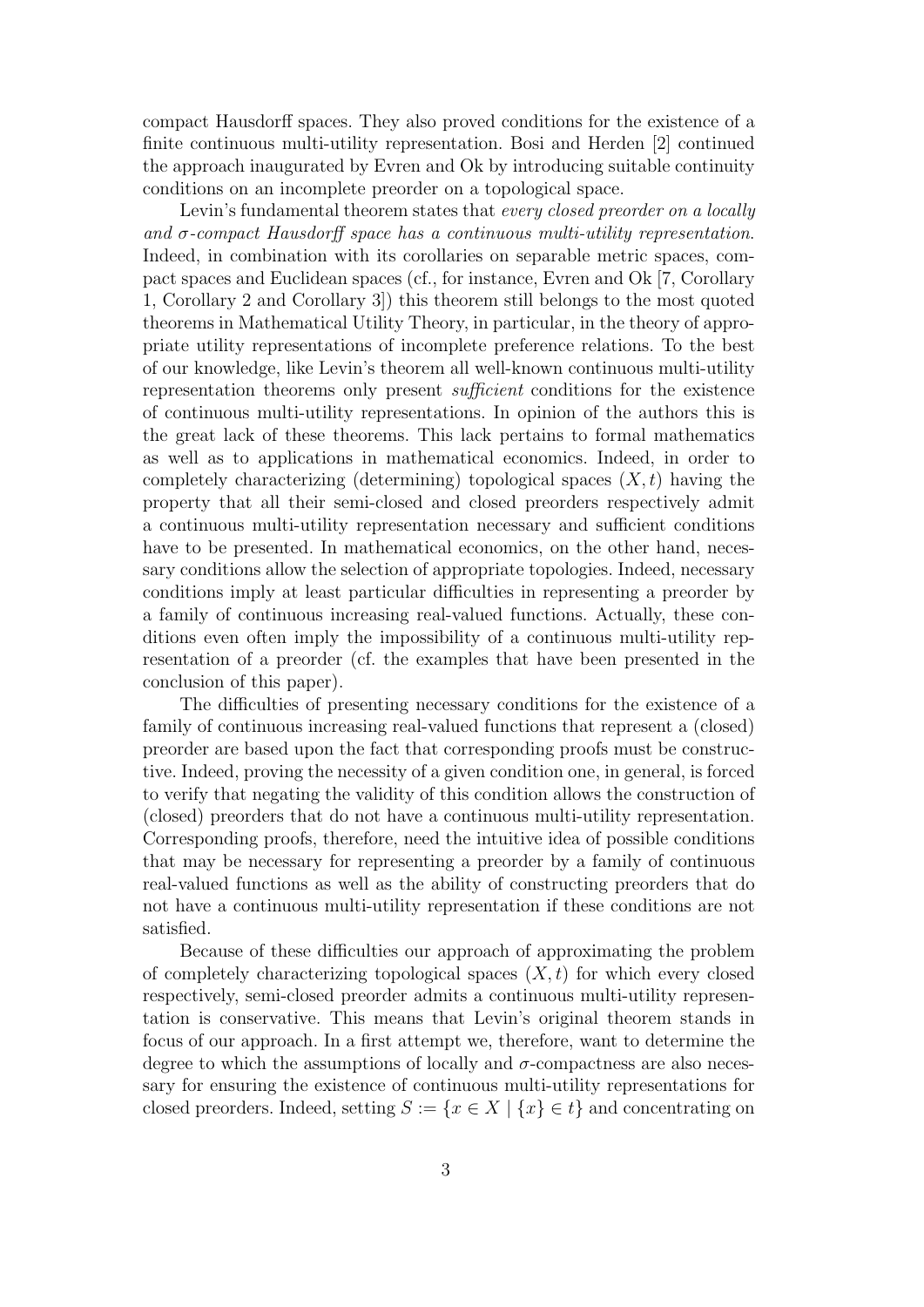metrizable spaces in this way in the third section of this paper, among other results, the following three results will be proved and widely generalized (cf. Theorem 3.5, Theorem 3.7, Theorem 3.8 and corresponding corollaries).

#### **First result on metrizable spaces:**

*Let* (*X, t*) *be a metrizable space. Then one of the following assertions holds:*

- (i)  $(X \setminus S, t_{|X \setminus S})$  *is compact. In this case every closed preorder*  $\precsim$  *on*  $(X, t)$ *admits a continuous multi-utility representation.*
- (ii)  $(X \setminus S, t_{X \setminus S})$  *is not compact. Then in order that every closed preorder*  $\leq$  *on*  $(X,t)$  *admits a continuous multi-utility representation it is necessary that* (*X, t*) *is the direct sum of locally compact second countable metric spaces.*

#### **Second result on metrizable spaces:**

*Let* (*X, t*) *be a second countable space. Then in order that every closed preorder*  $\preceq$  *on*  $(X, t)$  *admits a continuous multi-utility representation it is necessary and* sufficient that  $(X \setminus S, t_{X \setminus S})$  is a compact and  $(X, t)$  a second countable metriz*able space or that* (*X, t*) *is a second countable locally compact metrizable space.*

#### **Third result on metrizable spaces:**

*Let* (*X, t*) *be a connected metrizable space. Then in order that every closed preorder*  $\leq$  *on*  $(X, t)$  *admits a continuous multi-utility representation it is necessary and sufficient that* (*X, t*) *is locally compact and second countable.*

In addition, Theorem 3.2 (cf. Remark 3.1) states that for a first countable space  $(X, t)$  the assertions that every semi-closed preorder on  $(X, t)$  is closed, every semi-closed preorder on  $(X, t)$  admits a continuous multi-utility representation and respectively  $(X, t)$  contains at most one point  $x \in X$  such that  ${x}$  is not an open subset of *X* are equivalent. In this paper topological spaces  $(X, t)$  for which there exists at most one point  $x \in X$  such that  $\{x\}$  is not an open subset of *X* are said to be *almost discrete*. Furthermore, the negation of the existence of weakly inaccessible cardinal numbers allows us to drop the assumption  $(X, t)$  to be first countable in order to nevertheless prove a corresponding very general restrictive result (cf. assertion (ii) of Theorem 3.2). This result combines our approach with the theory of large cardinal numbers.

#### **2 Additional notation and preliminaries**

As usual  $t_{nat}$  denotes the natural topology on the real line.  $|M|$  denotes for every set *M* the cardinality of *M*.

Let, in the remainder of this paper,  $\precsim$  be a preorder on some fixed given set *X*. Then a subset *D* of *X* is said to be *decreasing* if  $d(x) \subset D$  for all  $x \in D$ .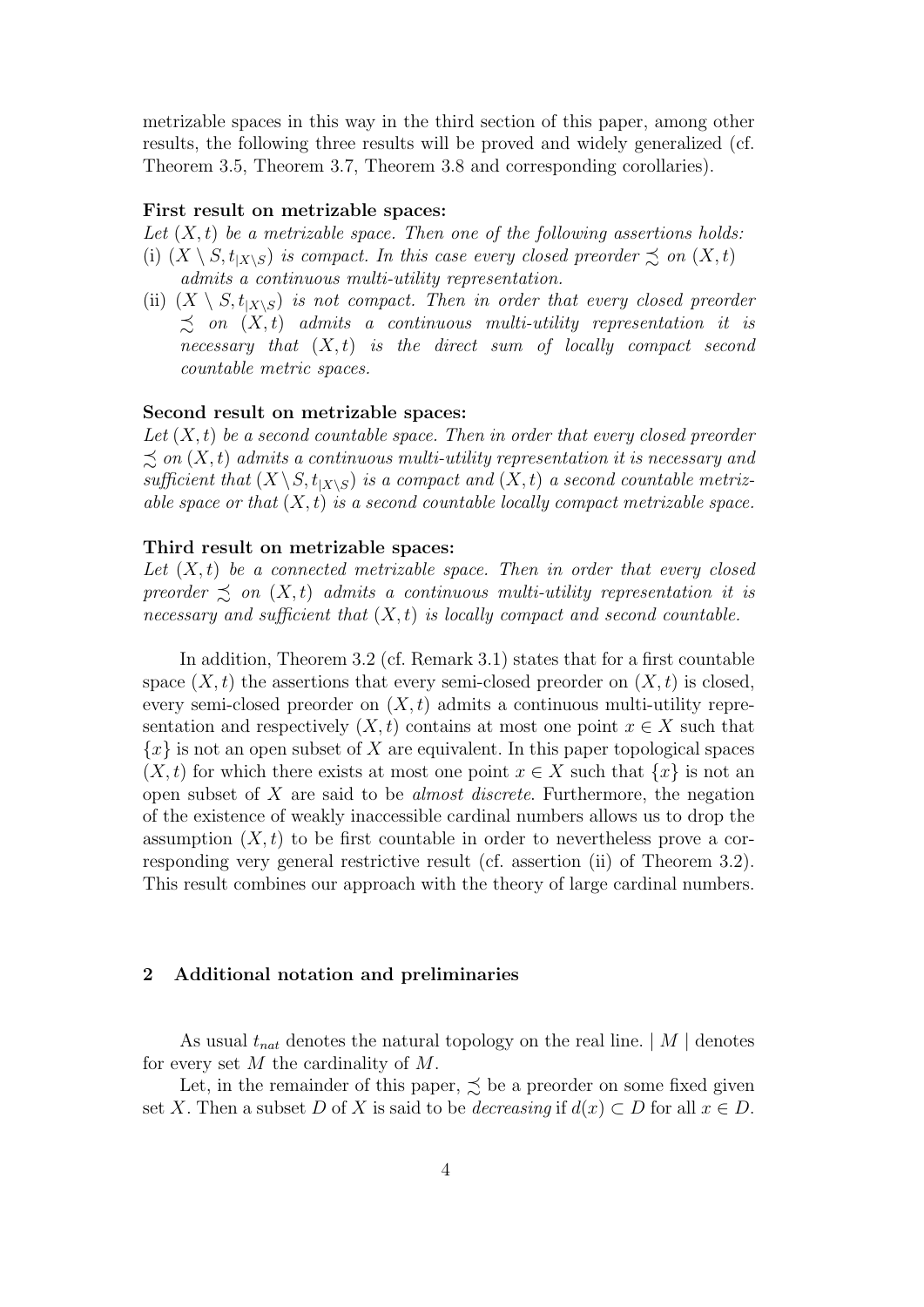By duality the concept of an *increasing* subset *I* of *X* is defined.

In addition, for every subset *T* of *X* we set

$$
d(T) := \{ y \in X \mid \exists x \in T \ (y \preceq x) \},
$$
  

$$
i(T) := \{ z \in X \mid \exists x \in T \ (x \preceq z) \}.
$$

Therefore,  $d(T)$  is the smallest decreasing and  $i(T)$  the smallest increasing subset of *X* that contains *T*.

Let *t* be a topology on *X*. As usual we denote for every subset *S* of *X* by *S* its topological closure. For every subset *T* of *X* we denote, furthermore, by *D*(*T*) the smallest closed decreasing subset of *X* that contains *T*. Analogously, we denote by  $I(T)$  the smallest closed increasing subset of X that contains T.

A total (complete) preorder on a topological space  $(X, t)$  is said to be *continuous* if  $\leq$  satisfies one of the following conditions the equivalence of which is well known.

- **C0:** For every pair  $(x, y) \in \n\prec$  some open decreasing subset *O* of *X* and some open increasing subset *U* of *X* can be chosen in such a way that  $(x, y) \in (O \times (X \setminus O)) \cap ((X \setminus U) \times U)$ .
- **C1:** For every point  $x \in X$  both sets  $d(x) := \{y \in X \mid y \precsim x\}$  and  $i(x) := \{z \in X \mid x \preceq z\}$  are closed subsets of *X*.
- **C2:**  $\precsim$  is a closed subset of  $X \times X$  with respect to the product topology  $t \times t$  on  $X \times X$  that is induced by *t*.

Let  $\Delta_X = \{(x, x) \mid x \in X\}$  be the *diagonal* of X and let, furthermore,  $\mathcal{P}(M)$  denote for every set *M* the power set of *M*. Then we note that the implications " $C1 \Rightarrow CO$ " and " $C2 \Rightarrow C1$ " also hold if  $\preceq$  is allowed to be incomplete. In this case, however, the converse implications, in general, fail to be true. In order to verify that the implication " $CO \Rightarrow C1$ " does not hold for not necessarily total (complete) preorders  $\precsim$  let  $(X, t) :=$  $(\{1, 2, 3, 4\}, \mathcal{P}(\{1, 3, 4\}) \cup \{\{1, 2, 3, 4\}\})$  and  $\preceq := \Delta_X \cup \{(1, 3)\}.$  Then one easily verifies that  $\leq$  satisfies condition **C0** but has the property that neither  $d({1}) = {1}$  nor  $i({3}) = {3}$  are closed subsets of  $(X, t)$ . Hence, it follows, in particular, that  $\leq$  does not satisfy condition **C1**. Throughout the literature, however, the weak condition **C0** seems to be of less importance. Therefore, we do not consider condition **C0** in the remainder of this paper. Conversely, it is well-known that in the arbitrary case condition **C1** does not imply condition **C2**. Nevertheless, in Theorem 3.2 we shall discuss the problem of determining the degree to which condition **C1** is weaker than condition **C2**. Therefore, we still recall that in the literature a preorder  $\precsim$  on  $(X, t)$  that satisfies condition **C1** is said to be *semi-closed* while a preorder  $\precsim$  on  $(X, t)$  that satisfies condition **C2** is said to be *closed*. With help of this notation in the framework of our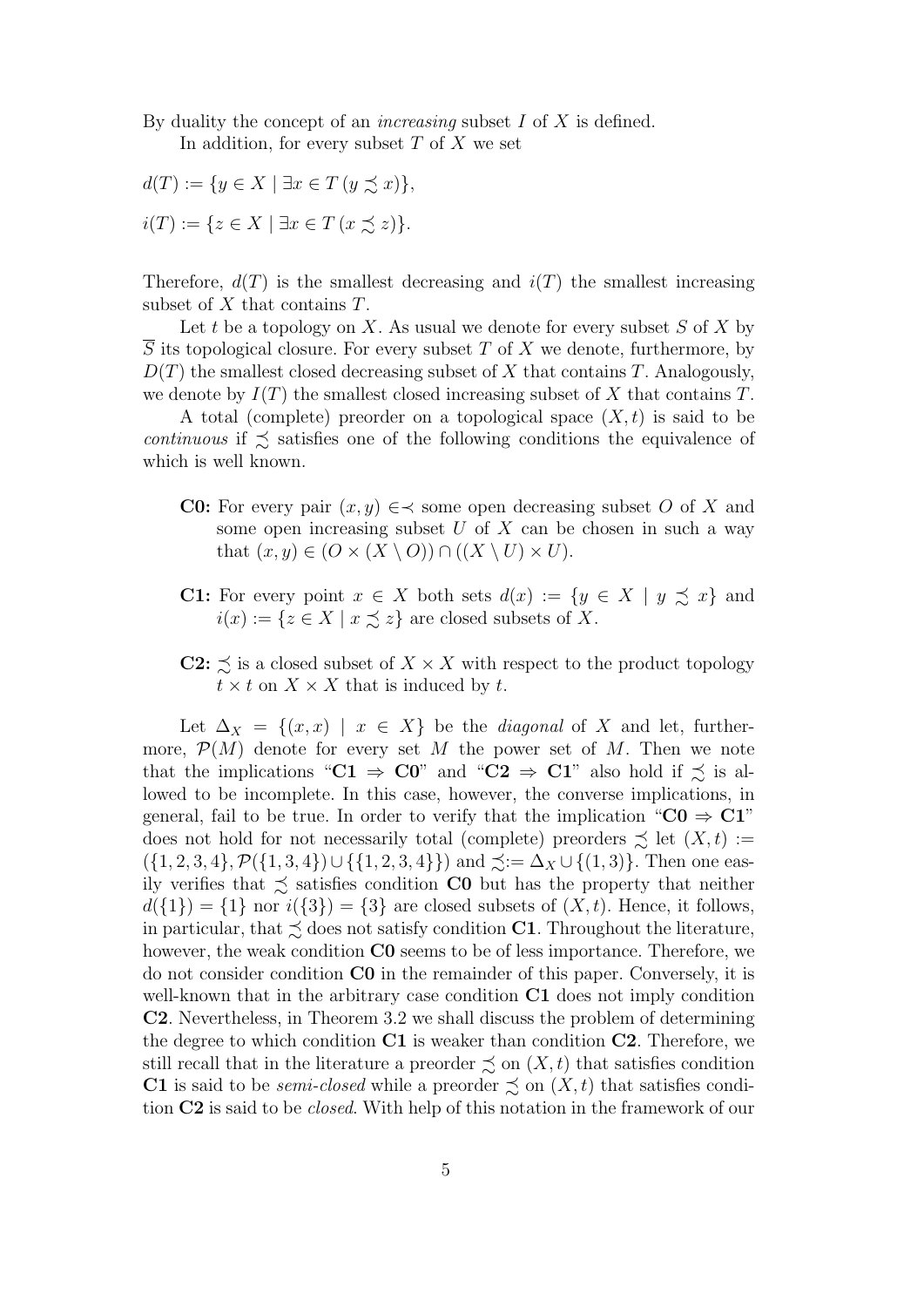paper the particular importance of determining the degree to which condition **C1** is weaker than condition **C2** is explained by the following proposition. In order to prove the proposition we need the following elementary and wellknown lemma the proof of which is based upon a straightforward argument and, therefore, may be omitted for the sake of brevity.

**Lemma 2.1** *Let*  $\leq$  *be a preorder on*  $(X,t)$ *. Then in order that*  $\leq$  *admits a continuous multi-utility representation it is necessary and sufficient that for any two points*  $x \in X$  *and*  $y \in X$  *such that*  $not(y ≤ x)$  *there exists a continuous increasing real-valued function*  $f_{xy}$  *on*  $(X, t)$  *such that*  $f_{xy}(x) < f_{xy}(y)$ *.* 

**Proposition 2.1** *Let*  $\leq$  *be a preorder on*  $(X, t)$  *that admits a continuous multi-utility representation. Then*  $\precsim$  *is a closed preorder on*  $(X, t)$ *.* 

#### **Sketch of proof:**

Let there exist a family  $\mathcal F$  of continuous real-valued functions  $f$  on  $(X,t)$ such that  $x \precsim y \Leftrightarrow f(x) \leq f(y)$  for all  $f \in \mathcal{F}$ . Then we arbitrarily choose some pair  $(x, y) \in X \times X$  such that  $not(x \precsim y)$ . In this case Lemma 2.1 guarantees the existence of some function  $f \in \mathcal{F}$  such that  $f(y) < f(x)$ . Then we assume, in contrast, that for every pair  $(K, L)$  of disjoint open real intervals *K* and *L* such that  $(x, y) \in f^{-1}(K) \times f^{-1}(L)$  there exists at least one pair  $(u, v)$  ∈  $f^{-1}(K) \times f^{-1}(L)$  such that  $u \precsim v$  in order to conclude with help of some standard "limit argument" that is based upon the continuity of *f* that  $f(x) \leq f(y)$ . This contradiction guarantees the existence of disjoint open real intervals *I* and *J* such that  $(x, y) \in f^{-1}(I) \times f^{-1}(J)$  and  $not(u \preceq v)$  for all pairs  $(u, v) \in f^{-1}(I) \times f^{-1}$  $(J)$ .

#### **Alternative proof:**

Let for every  $f \in \mathcal{F}$  its associated preorder  $\precsim_f$  be defined by setting  $\precsim_f :=$ *{*(*x, y*) ∈ *X* × *X* | *f*(*x*) ≤ *f*(*y*)}. Then the continuity of *f* implies that  $\preceq_f$  is a total (complete) semi-closed preorder on  $(X, t)$ . Hence,  $\precsim_f$  is a closed preorder on  $(X, t)$ . It, thus, follows that  $\preceq = \bigcap$ *f∈F*  $\precsim_f$  is a closed preorder on  $(X, t)$ .  $\Box$ 

Furthermore,  $\preceq$  is said to be

(i)  $d-i$ -*closed* if for every closed subset *A* of *X* both sets  $d(A)$  and  $i(A)$ are closed subsets of X. (The reader may recall that  $(X, t)$  is a *Fréchet-space* if and only if  $\{x\}$  is a closed subset of *X* for every point  $x \in X$ . Therefore, in a Fréchet-space  $(X, t)$  every *d*-*i*-closed preorder is semi-closed.).

(ii) *D-I-closed* if for any two closed subsets *A* and *B* of *X* such that *not*( $y \leq x$ ) for all  $x \in A$  and all  $y \in B$  the sets  $D(A)$  and  $I(B)$  are disjoint. (Since the relation  $not(y \preceq x)$  for all  $x \in A$  and all  $y \in B$  means that  $d(A) \cap i(B) = \emptyset$  it follows that a *d*-*i*-closed preorder  $\precsim$  on  $(X, t)$  also is *D*-*I*-closed. In case that  $(X, t)$  is a regular space also the converse implication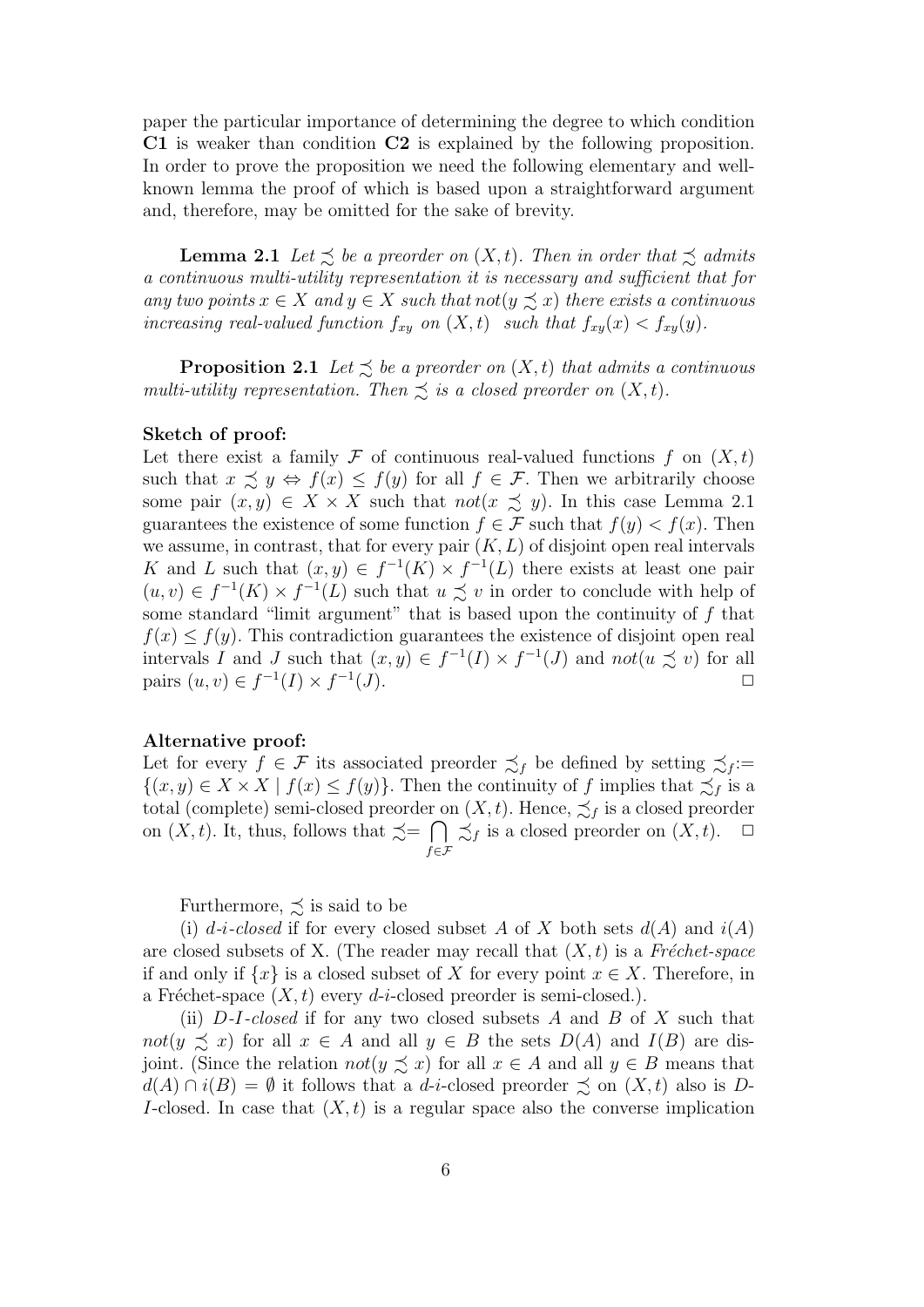holds (cf. Proposition 3.1)).

(iii) *normal* if for any two disjoint closed decreasing, respectively increasing subsets *A* and *B* of *X* there exist disjoint open decreasing, respectively increasing subsets *U* and *V* of *X* such that  $A \subset U$  and  $B \subset V$ .

(iv) *strongly normal* if for any two closed subsets *A* and *B* of *X* such that *not*  $(y \preceq x)$  for all  $x \in A$  and all  $y \in B$  there exist disjoint open decreasing, respectively increasing subsets *U* and *V* of *X* such that  $A \subset U$  and  $B \subset V$ .

Finally,  $\lesssim$  is said to satisfy *cmp* (*continuous multi-utility representation property*) if  $\precsim$  admits a continuous multi-utility representation.

# **3 The results**

Let throughout this section  $(X, t)$  be an arbitrarily chosen Fréchet-space. The assumption  $(X, t)$  to be a Fréchet-space does not mean any loss of generality. In order to realize this observation let the topological space  $(X, t)$  be arbitrarily chosen. Then we consider the equivalence relation " $\approx$ " on X that for all points  $x \in X$  and  $y \in X$  is defined by setting " $x \approx y \Leftrightarrow \overline{\{x\}} = \overline{\{y\}}$ " in order to then replace  $(X, t)$  by the quotient space  $(X_{|\approx}, t_{|\approx})$ . Obviously  $(X_{\infty}, t_{\infty})$  is a Fréchet-space. In addition, for every point  $x \in X$  the closure properties of  $\overline{\{x\}}$  imply that for every open subset *O* of *X* and every closed subset *C* of *X* respectively the equality  $O = \cup$ *x∈O*  $\overline{\{x\}}$  and  $C = \bigcup$ *x∈C {x}* respectively holds. Hence, the canonical projection  $p : (X,t) \to (X_{|\approx}, t_{|\approx})$  is open and closed. If we now choose an arbitrary preorder  $\precsim$  on  $(X, t)$  then we may conclude, in particular, that a subset *V* of *X* is open and decreasing (open and increasing) or closed and decreasing (closed and increasing) with respect to  $\precsim$  if and only if  $p(V)$  is with respect to  $\precsim_{\geq}$  an open and decreasing (open and increasing) or closed and decreasing (closed and increasing) subset of  $(X_{\mid\approx}, \tau_{\mid\approx})$ . Hence, our concentration on Fréchet-spaces, actually, means no loss of generality.

Now we continue our considerations by at first proving the validity of the following results that at least approximate our aims that have been presented in the introduction. In order to state our first result we need the following two lemmas.

**Lemma 3.1** *Let* (*X, t*) *be a normal space. Then every d-i-closed as well as every D-I-closed preorder*  $\precsim$  *on*  $(X, t)$  *is strongly normal.* 

**Proof.** Since  $d(C) \subset D(C)$  and  $i(C) \subset I(C)$  for every closed subset *C* of *X* it suffices to verify that every *D*-*I*-closed preorder  $\precsim$  on  $(X, t)$  is strongly normal. Let, therefore, *A* and *B* be two closed subsets of *X* such that  $not (y \preceq x)$  for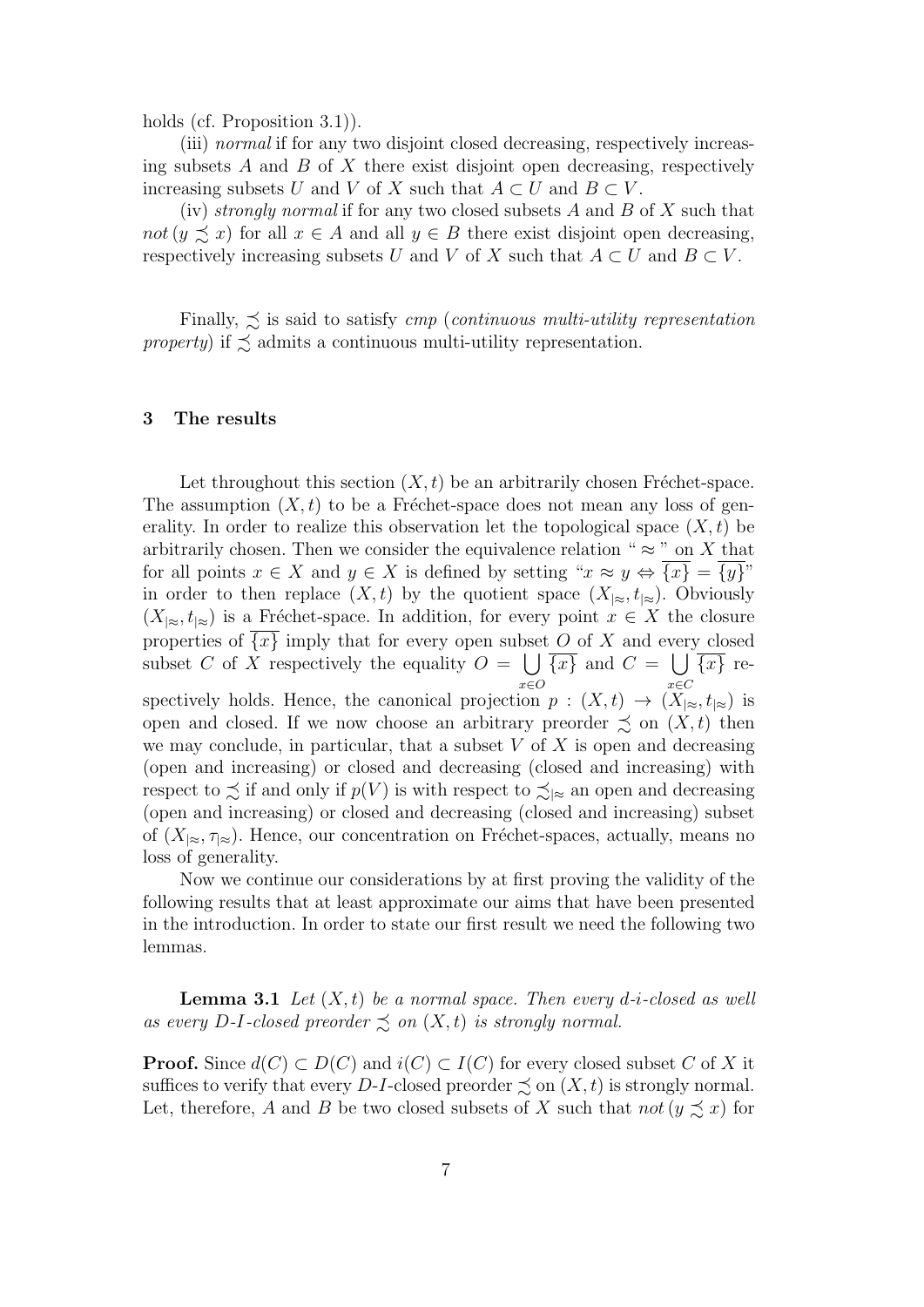all  $x \in A$  and all  $y \in B$ . Then the assumption  $D(A)$  and  $I(B)$  to be disjoint subsets of *X* implies with help of the normality of  $(X, t)$  that there exists some open subset *O* of *X* such that the inclusions  $D(A) \subset O \subset \overline{O} \subset X \setminus I(B)$ hold. Since  $X \setminus I(B)$  is decreasing it, thus, follows that  $d(\overline{O}) \subset X \setminus I(B)$ . This inclusion allows us to conclude that *not* ( $y \precsim x$ ) for all  $x \in \overline{O}$  and all  $y \in i(B)$ . Hence our assumption  $\precsim$  to be *D*-*I*-closed implies that  $D(\overline{O}) \cap I(B) = \emptyset$ . Therefore, we set  $V := X \setminus D(O)$  in order to conclude that V is an open decreasing subset of  $X$  that contains  $I(B)$ . We proceed by considering the inclusions *V* = *X \ D*(*O*) *⊂ X \ O ⊂ X \ O ⊂ X \ D*(*A*). These inclusions imply, in particular, that  $\overline{V} \subset X \setminus O \subset X \setminus D(A)$ . Since  $X \setminus D(A)$  is increasing, we, thus, may conclude that  $D(A) \cap i(\overline{V}) = \emptyset$ , which means that  $not (y \preceq x)$ for all  $x \in D(A)$  and all  $y \in \overline{V}$ . In the same way as above it, therefore, follows that  $D(A) \cap I(\overline{V}) = \emptyset$ . Hence, we set  $U := X \setminus I(\overline{V})$ . Then *U* is an open decreasing subset of  $X$  that contains  $D(A)$ . In addition, the inclusion *V* ⊂ *I*( $\overline{V}$ ) implies that *U* ∩ *V* =  $\emptyset$ . Since *A* ⊂ *D*(*A*) and *B* ⊂ *I*(*B*) this equality completes the proof of the lemma.  $\Box$ 

The next lemma already has been proved in Herden [11, Theorem 2.2].

**Lemma 3.2** *Let*  $(X, \prec, t)$  *be a preordered topological space. Then the following assertions are equivalent:*

- (i)  $\precsim$  *is strongly normal.*
- (ii) *For any two closed subsets A and B of X such that not* ( $y \precsim x$ ) *for all*  $x \in A$  *and all*  $y \in B$  *there exists a continuous and increasing function*  $f_{AB}$  :  $(X, \leq, t) \longrightarrow ([0, 1], \leq, t_{nat})$  *such that*  $f_{AB}(A) = \{0\}$  *and*  $f_{AB}(B) = \{1\}.$
- (iii) *For every closed subset C of X and every bounded, continuous and increasing function*  $f_C : (C, \preceq_{|C} t_{|C}) \longrightarrow (\mathbb{R}, \leq, t_{nat})$  *there exists a bounded continuous and increasing function*  $f : (X, \preceq, t) \longrightarrow (\mathbb{R}, \leq, t_{nat})$  *such that*  $f|_C = f_C$ .

With help of these lemmas we now are fully prepared for proving the following theorem (cf. Theorem 4.3 and Theorem 4.5 in Bosi and Herden [2]).

**Theorem 3.1** *The following assertions are equivalent:*

(i) *Every d*-*i*-*closed preorder*  $\precsim$  *on*  $(X, t)$  *satisfies cmp.* 

(ii) *Every* D-*I*-closed preorder  $\precsim$  on  $(X, t)$  satisfies cmp.

(iii) (*X, t*) *is a normal space.*

#### **Proof:**

 $(i) \Rightarrow (i)$ : With help of the corresponding definitions it follows that every *d*-*i*-closed preorder  $\leq$  on *X, t*) is *D*-*I*-closed (cf. the corresponding part in the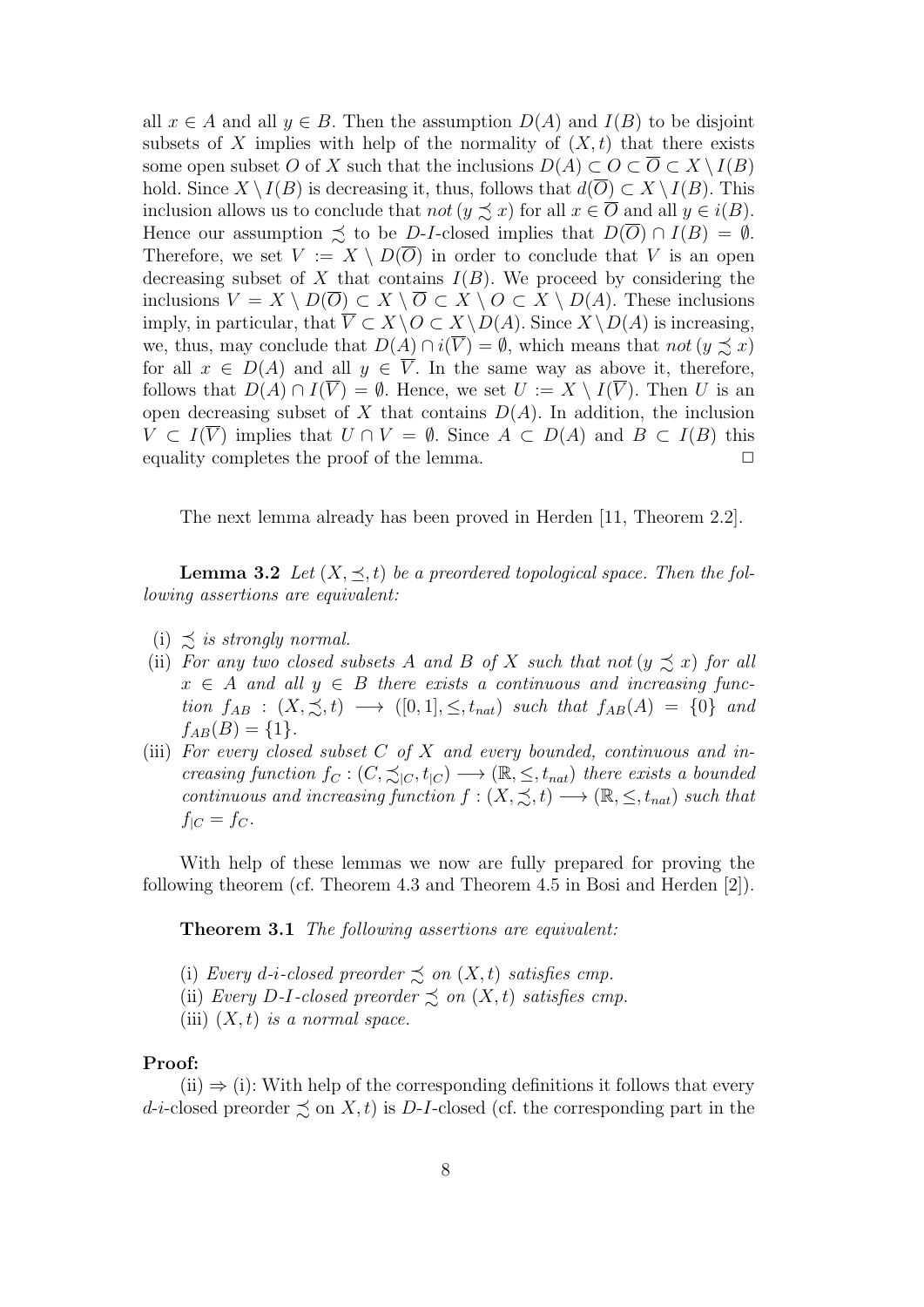proof of Lemma 3.1). Hence, nothing has to be shown.

(i) *⇒* (iii): Let *A* and *B* be two disjoint closed subsets of *X*. Then we consider the preorder  $\precsim$  on  $(X, t)$  that is defined by setting

 $\precsim$ :  $\Delta$ <sub>*X</sub>* ∪ *A* × *A* ∪ *B* × *B*.</sub>

For every closed subset *C* of *X* we then may conclude that

$$
d(C) = i(C) = \begin{cases} A \cup B \cup C & \text{if } A \cap C \neq \emptyset \text{ and } B \cap C \neq \emptyset \\ A \cup C & \text{if } A \cap C \neq \emptyset \text{ and } B \cap C = \emptyset \\ B \cup C & \text{if } A \cap C = \emptyset \text{ and } B \cap C \neq \emptyset \\ C & \text{if } A \cap C = \emptyset \text{ and } B \cap C = \emptyset \end{cases}.
$$

Hence,  $\precsim$  is a *d*-*i*-closed preorder on  $(X, t)$ . Let, therefore,  $x \in A$  and  $y \in B$  be arbitrarily chosen. Then the relation  $not(y \precsim x)$  is satisfied. Lemma 1.1, thus, implies the existence of some continuous and increasing real-valued function  $f_{xy}$  on  $(X, t)$  such that  $f_{xy}(x) < f_{xy}(y)$ . Since  $x \sim u$  for every  $u \in A$ and  $y \sim v$  for every  $v \in B$  it follows that  $(X, t)$  is a normal space.

(iii)  $\Rightarrow$  (ii): Let  $\preceq$  be some *D*-*I*-closed preorder on  $(X, t)$ . Then Lemma 3.1 implies that  $\lesssim$  is strongly normal. Hence, we may apply assertion (ii) of Lemma 3.2 in order to conclude with help of Lemma 1.1 that  $\precsim$  satisfies cmp.  $\Box$ 

We now come to Proposition 3.1 that already has been announced in the previous section.

**Proposition 3.1** *Let* (*X, t*) *be a regular space. Then every D-I-closed preorder*  $\precsim$  *on*  $(X, t)$  *is d-i-closed.* 

**Proof:** Let *A* be a closed subset of *X*. Then we must show that  $d(A)$  as well as  $i(A)$  are closed subsets of *X*. Of course, it suffices to verify that  $d(A)$  is closed. A dual argument then also applies for  $i(A)$ . Let, therefore, some point  $x \in X \setminus d(A)$  be arbitrarily chosen. Then  $not(x \precsim y)$  for all points  $y \in A$ . Hence,  $D(A) \cap I({x}) = \emptyset$ . The regularity of  $(X, t)$  now implies the existence of disjoint open subsets *U* and *V* of *X* such that  $D(A) \subset U$  and  $x \in V$ . Since  $d(A) \subset D(A)$  we are done.  $\Box$ 

The following proposition completes Theorem 3.1.

**Proposition 3.2** *The following assertions are equivalent:*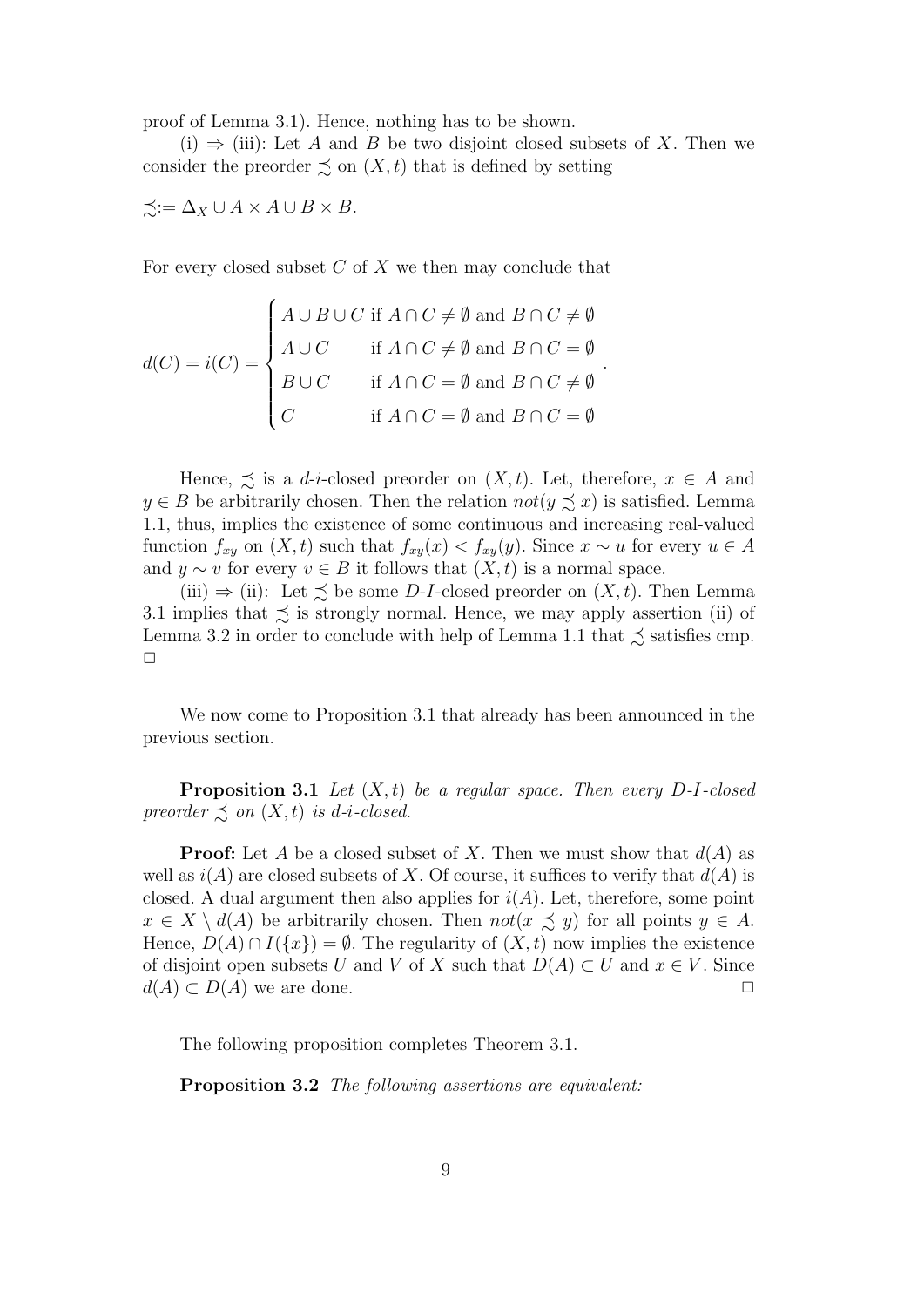- (i) *Every normal preorder*  $\precsim$  *on*  $(X, t)$  *is strongly normal.*
- (ii) *Every normal preorder*  $\precsim$  *on*  $(X, t)$  *is*  $D$ -*I*-closed.

#### **Proof:**

(i)  $\Rightarrow$  (ii): Let *A* and *B* be two closed subsets of *X* such that *not* (*y*  $\leq x$ ) for all  $x \in A$  and all  $y \in B$ . Then assertion (i) allows us to apply assertion (ii) of Lemma 3.2. This means, in particular, that the sets  $D(A)$  and  $I(B)$  are disjoint.

 $(ii)$  ⇒ (i): Let  $\leq$  be normal and let *A* and *B* be closed subsets of *X* such that *not*  $(y \preceq x)$  for all  $x \in A$  and all  $y \in B$ . Then assertion (ii) implies that  $D(A)$  and  $I(B)$  are disjoint closed decreasing, respectively increasing subsets of X. Since  $\preceq$  is normal it, thus, follows that there exist disjoint open decreasing, respectively increasing subsets *U* and *V* of *X* such that  $D(A) \subset U$ and  $I(B) \subset V$ . The inclusions  $A \subset D(A)$  and  $B \subset I(B)$  now imply the validity of assertion (i).  $\Box$ 

Let us concentrate, for the moment, on Hausdorff spaces  $(X, t)$  in order to then at first discuss the problem of characterizing all Hausdorff spaces  $(X, t)$  having the property that every semi-closed preorder  $\precsim$  on  $(X, t)$  is closed and the problem of characterizing all Hausdorff spaces  $(X, t)$  having the property that every semi-closed preorder  $\precsim$  on  $(X, t)$  satisfies cmp. In order to start this discussion the reader may recall from the introduction that  $S := \{x \in X \mid \{x\} \in t\}$ . In addition, the following notation will be used.

**N1**: By *D* we abbreviate the set of all points  $x \in X$  that have the property that every neighborhood of *x* contains some point  $y \in X \setminus S$ .

*.*

**N2**: For every point  $x \in X$  we set

$$
c(x) := \begin{cases} 0 & \text{if } x \in S \\ \min\{|Z| \mid Z \subset X \setminus \{x\}\} \text{ and } x \in \overline{Z}\} & \text{if } x \in X \setminus S \end{cases}
$$

For every point  $x \in X \setminus S$  it follows that  $c(x) \geq \aleph_0$  and that  $c(x)$  is a regular cardinal number. Indeed,  $c(x)$  is the smallest cardinal number  $\kappa$ for which there exists a basis  $\mathcal{U}(x)$  of (open) neighborhoods of x such that  $| \mathcal{U}(x) | = \kappa$ . Let us abbreviate these observations by  $(*).$ 

**N3**: By  $ZFC + \neg WI$  we abbreviate the extension of Zermelo-Fraenkel set theory + Axiom of Choice that negates the existence of weakly inaccessible cardinal numbers, i.e. the existence of *uncountable* regular cardinal numbers *κ* having the property that for every cardinal number  $\gamma$  that is strictly smaller than  $\kappa$  also its successor is strictly smaller than  $\kappa$ . It is well known that the consistency of *ZFC* implies the consistency of  $ZFC + \neg WI$ .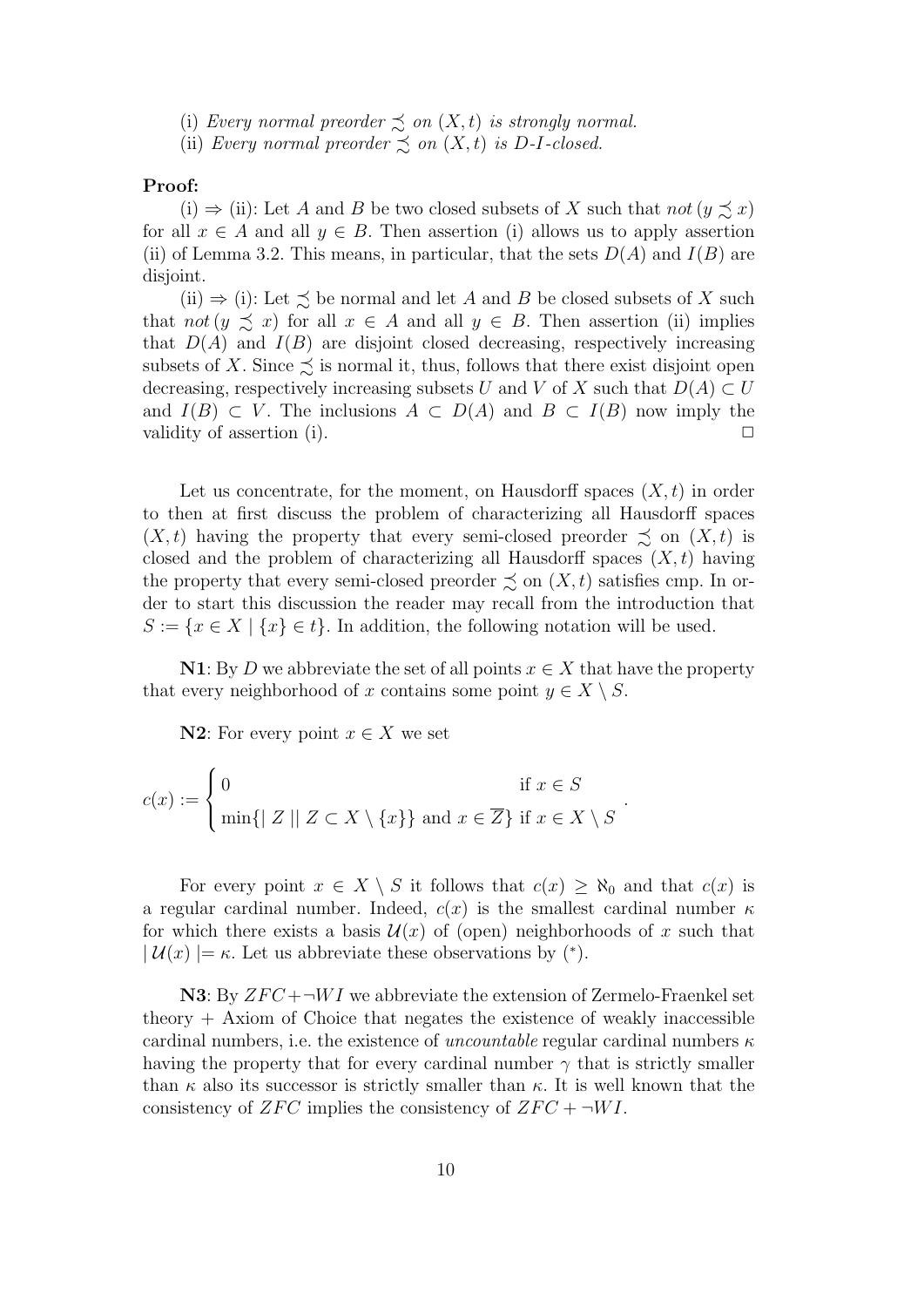With help of this notation we are fully prepared to state the following theorem.

**Theorem 3.2** *The following assertions hold in ZFC and*  $ZFC + \neg WI$ *respectively:*

(i) In *ZFC* it can be proved that in order that every semi-closed preorder  $\preceq$ *on*  $(X, t)$  *is closed it is necessary and sufficient that*  $c(x) \neq c(y)$  *for any two different points*  $x \in X \setminus S$  *and*  $y \in X \setminus S$ *.* 

(ii) In  $ZFC + \neg WI$  the following assertions are equivalent:

**SC:** *Every semi-closed preorder*  $\precsim$  *on*  $(X, t)$  *is closed.* 

**SM:** *Every semi-closed preorder*  $\precsim$  *on*  $(X, t)$  *satisfies cmp.* 

**ST:** (*X, t*) *satisfies the following conditions:*

**ST1:**  $c(x) \neq c(y)$  for any two different points  $x \in X \setminus S$  and *y* ∈ *X*  $\setminus$  *S.* 

**ST2:**  $X = \overline{S}$ *.* 

**ST3:**  $t_{|X \setminus S}$  is the discrete topology on  $X \setminus S$ .

#### **Proof:**

(i): *Necessity:* Let us assume, in contrast, that there exist at least two different points  $x \in X \setminus S$  and  $y \in X \setminus S$  such that  $c(x) = c(y)$ . Then we choose subsets *Z* of  $X \setminus \{x\}$  and *Z'* of  $X \setminus \{y\}$  in such a way that  $|Z| = c(x) =$  $c(y) = |Z'|$  and  $x \in Z$  and  $y \in Z'$ . Since  $(X, t)$  is assumed to be a Hausdorff space we may assume without loss of generality that  $Z \cap Z' = \emptyset$ . Hence, we may consider some bijective function  $\phi : Z \longrightarrow Z'$  in order to choose the (pre)order  $\prec$  on X that is defined by setting

$$
\preceq := \Delta_X \cup \{ (z, \phi(z)) \mid z \in Z \}.
$$

Since for every  $z \in Z$  the singletons  $\{z\}$  and  $\{\phi(z)\}\$  are closed subsets of *X* it follows that  $\prec$  is a semi-closed (pre)order on  $(X, t)$ . The assumption of assertion (i), thus, implies that  $\preceq$  is a closed (pre)order on  $(X, t)$ . Since  $(X, t)$ is a Hausdorff space it, thus, follows that  $(x, y) \in \leq$ . But since  $(x, y) \notin \leq$  this conclusion is incompatible with the definition of *≼*. This contradiction proves the necessity part of assertion (i).

*Sufficiency*: Let us assume, in contrast, that there exists some semi-closed preorder  $\preceq$  on  $(X, t)$  that is not closed. Then there exists some cardinal number *κ* and a set  $\{(x_\alpha, y_\alpha) \mid \alpha < \kappa\}$  of pairs  $(x_\alpha, y_\alpha) \in \preceq$  that is not closed with respect to the product topology  $t \times t$  on  $X \times X$ . This means that we may assume without loss of generality that there exists some pair  $(x, y) \in X \times (X \setminus \{x\})$  such that  $(x, y) \in \overline{\{(x_\alpha, y_\alpha) \mid \alpha < \kappa\}}$  but  $(x, y) \notin \preceq$ . Of course, we may assume, in addition, that there exists no cardinal number *λ* < *κ* such that  $(x, y)$  ∈  $\{(x_α, y_α) | α < λ\}$ . It, thus, follows that  $c(x) = c(y) = \kappa$ . Since  $x \neq y$  this conclusion contradicts the assumption of assertion (ii) and, therefore, finishes the proof of the sufficiency part of as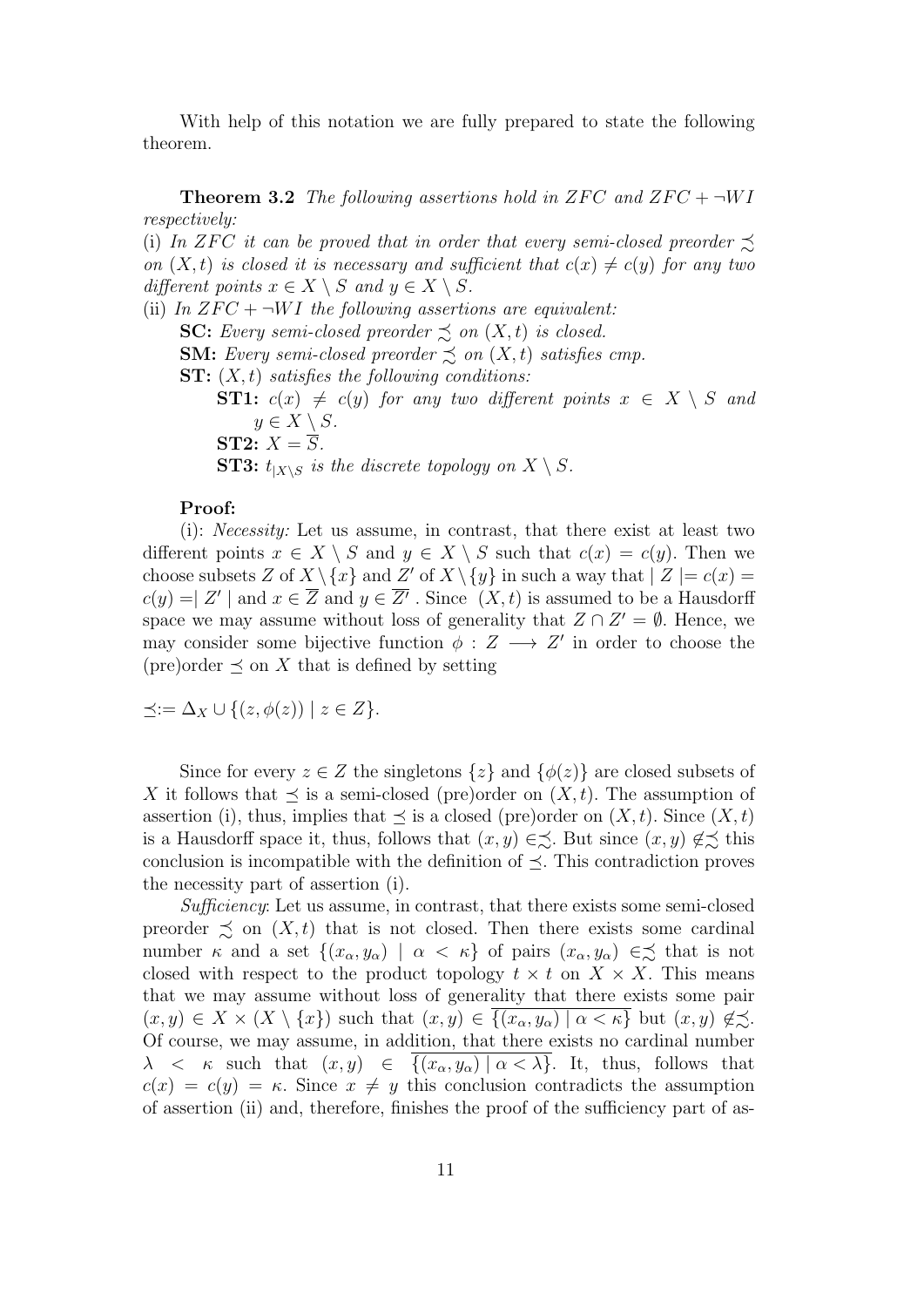sertion (ii).

(ii): We now assume the validity of  $ZFC + \neg WI$ . Since a preorder  $\precsim$  on  $(X, t)$  that admits a continuous multi-utility representation is closed the proof of the validity of the implication " $SM \Rightarrow SC$ " does not need any additional reflection. We, thus, only have to prove that the implications " $SC \Rightarrow ST$ " and " $ST \Rightarrow SM$ " hold. In order to show the validity of the implication " $\mathbf{SC} \Rightarrow \mathbf{ST}$ " let every semi-closed preorder  $\precsim$  on  $(X, t)$  be closed. Because of assertion (i) it suffices to verify the validity of the conditions **ST2** and **ST3**. The proof of these conditions is divided into two steps.

In the first step we arbitrarily choose some point  $x \in D$  in order to then show that  $|U| \ge \min\{c(z) \mid z \in X \text{ and } c(x) < c(z)\}\)$  for every neighborhood *U* of *x*. Because of observation (\*) the desired inequality follows for all neighborhoods *U* of *x* if we are able to prove that every neighborhood *U* of *x* contains at least one point *y* such that  $c(x) < c(y)$ . Let us assume, in contrast, that  $c(y) \leq c(x)$  for every neighborhood *U* of *x* and every point  $y \in U \setminus \{x\}$ . Then assertion (i) implies that  $c(y) < c(x)$  for every neighborhood *U* of *x* and every point  $y \in U \setminus \{x\}$ . Hence, the regularity of  $c(x)$  implies with help of assertion (i) that sup  $c(y) = c(x)$ . This equation allows us to conclude  $c(y)$   $\leq c(x)$ 

that for every cardinal number  $\gamma$  that is strictly smaller than  $c(x)$  there exists some cardinal number  $\lambda$  that is strictly greater than  $\gamma$  and strictly smaller than  $c(x)$ . The regularity of  $c(x)$ , therefore, implies that  $c(x)$  is a weakly inaccessible cardinal number which contradicts our assumption that there exist no weakly inaccessible cardinal numbers and, thus, finishes the proof of the first step.

In the second step we, finally, show that *D* is empty. Then both conditions **ST2** and **ST3** have been proved.. Let us assume, in contrast, that *D* is not empty. Then there exists some point  $x \in D$  such that  $c(x) = \min_{x \in D} a(x)$ *w∈T c*(*w*). In addition, the proof of the first step implies the existence of some point  $y \in X$ such that  $c(y) = \min\{c(v) \mid v \in X \text{ and } c(x) < c(v)\}\)$ . Now the first step allows us to recursively construct a collection  $\{Z_{\alpha}\}_{\alpha < c(y)}$  of pairwise disjoint subsets  $Z_{\alpha}$  of  $X \setminus \{x\}$  for which the equation  $|Z_{\alpha}| = c(x)$  and the inclusion  $x \in \overline{Z_{\alpha}}$ hold. Since the sets  $Z_{\alpha}$  are pairwise disjoint it follows that  $| \bigcup Z_{\alpha} | = c(y)$ .  $\alpha < c(y)$ 

We, thus, set  $Z := \bigcup Z_\alpha$  and consider, in addition, some subset  $Z'$  of  $X \setminus \{y\}$ *α<c*(*y*)

in such a way that  $|Z'|=c(y)$  and  $y \in \overline{Z'}$ . As in the proof of assertion (i) we proceed by choosing some bijective map  $\phi : Z \longrightarrow Z'$  in order to then considering as in the proof of assertion (i) the semi-closed preorder

$$
\preceq:= \Delta_X \cup \{(z,\phi(z)) \mid z \in Z\}
$$

on  $(X, t)$ . Now we may conclude as in the proof of assertion (i). This means that the assumption  $\precsim$  to be a closed preorder on  $(X, t)$  implies that  $(x, y) \in \precsim$ in contrast to the definition of  $\precsim$  which finishes the proof of the implication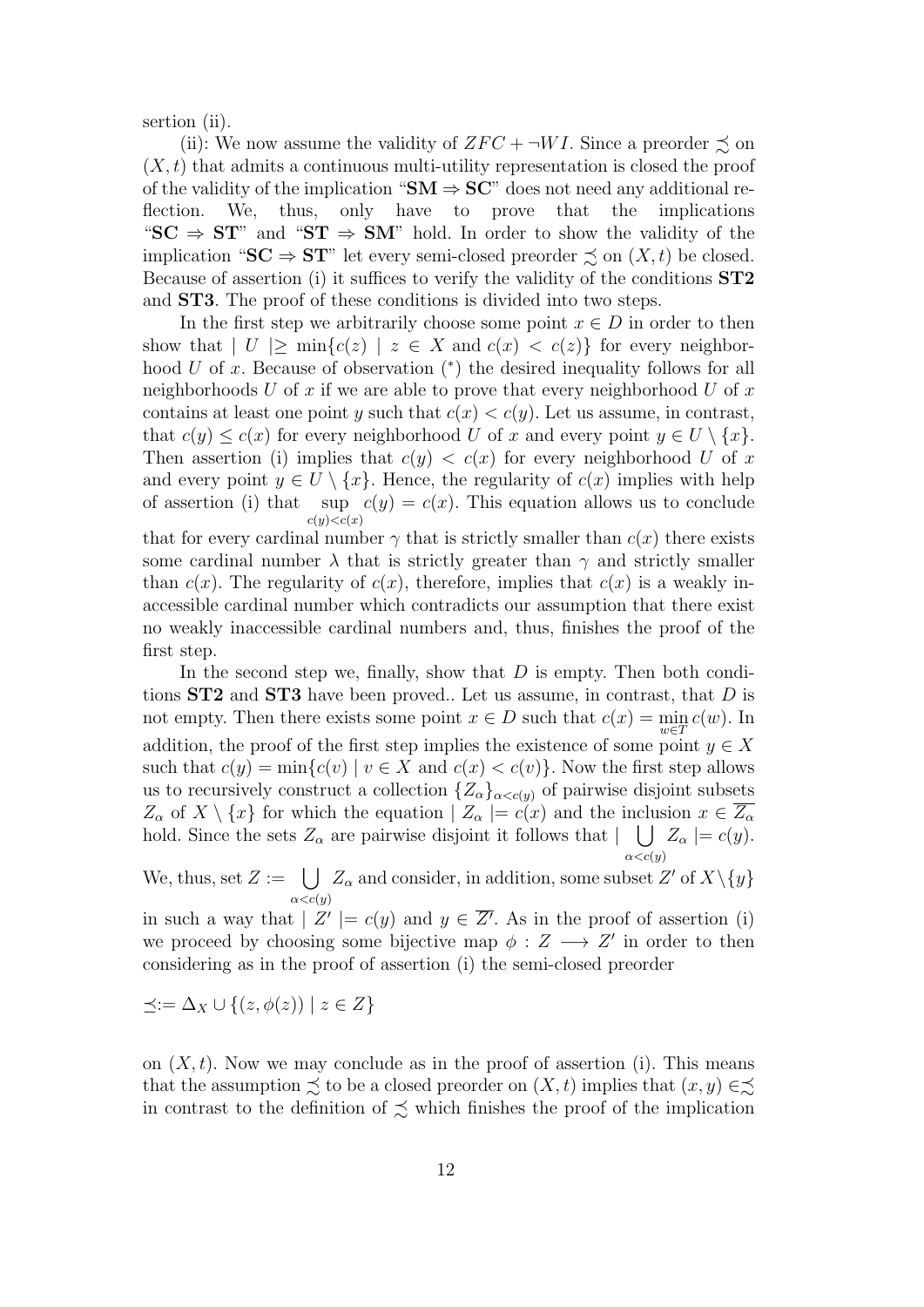" $SC \Rightarrow ST$ ".

In order to now finally prove the validity of the implication " $ST \Rightarrow SM$ " we first apply Lemma 1.1 and assertion (i) of the theorem in order to conclude with help of condition **ST1** that it suffices to verify that every closed preorder  $\precsim$  on  $(X, t)$  is strongly normally preordered. Let, therefore,  $\precsim$  be some closed preorder on  $(X, t)$ . Then we arbitrarily choose closed subsets A and B of X such that  $not(y \preceq x)$  for any two points  $x \in A$  and  $y \in B$ . We must show that there exist disjoint open decreasing respectively, increasing subsets *U* and *V* of *X* such that  $A \subset U$  and  $B \subset V$ . *U* and *V* will be constructed inductively.

 $n = 0$ : Indeed, the validity of the conditions **ST2** and **ST3** implies the existence of disjoint open subsets  $O_0$  and  $P_0$  of  $X$  such that  $A \subset O_0$  and *B*  $\subset$  *P*<sub>0</sub>. Unfortunately, it cannot be excluded that there exist pairs  $(x, y) \in$  $(O_0, P_0)$  such that  $y \precsim x$ . But, whatever the case may be, we choose the sets  $K := \{y \in P_0 \mid \exists x \in A(y \preceq x)\}, L := \{x \in O_0 \mid \exists y \in B(y \preceq x)\}\$ and *M* := { $y \in P_0 \setminus K$  | ∃ $x \in O_0(y \precsim x)$ }. Then the assumption  $\precsim$  to be closed implies that the sets *L* and  $K \cup M$  are closed subsets of  $O_0 \setminus A$  and  $P_0 \setminus B$ respectively. Therefore, we set  $O'_0 := O_0 \setminus L$  and  $P'_0 := P_0 \setminus (K \cup M)$ . Then we may conclude that the open subsets  $O'_0$  and  $P'_0$  of X have the properties that  $A \subset O'_0$  and  $B \subset P'_0$  and, furthermore, that  $d(d(O'_0)) \cap i(i(P'_0)) = \emptyset$ .

0  $\Rightarrow$  1: Now we assume that already open subsets  $O'_0$  and  $P'_0$  of X have been constructed in such a way that  $A \subset O'_n$ ,  $B \subset P'_n$  and  $d(d(O'_0)) \cap i(i(P'_0)) =$  $\emptyset$ . Then the same argument that has been applied for  $n = 0$  allows us to construct open subsets  $O'_1$  and  $P'_1$  of  $X$  such that  $d(O'_0) \subset O'_1$  and  $i(P'_0) \subset P'_1$ and  $d(d(O'_1)) \cap i(i(P'_1)) = \emptyset$ .

 $0 < n \Rightarrow n+1$ : In this situation we assume that open subsets  $O'_n$  and  $P'_n$ of *X* have been constructed in such a way that the inclusions  $d(O'_{n-1}) \subset O'_{n}$ and  $i(P'_{n-1}) \subset P'_n$  and the equation  $d(d(O'_0)) \cap i(i(P'_0)) = \emptyset$  are satisfied. Then the same argument that has been applied for  $n = 0$  allows us to construct open subsets  $O'_{n+1}$  and  $P'_{n+1}$  of X such that  $d(O'_n) \subset O'_{n+1}$  and  $i(P'_n) \subset P'_{n+1}$ and  $d(d(O'_{n+1})) \cap i(i(P'_{n+1})) = \emptyset$ .

Continuing in this way we, finally, set  $U := \bigcup_{n=0}^{\infty} O'_n$  and  $V := \bigcup_{n=0}^{\infty} P'_n$ . The inductive construction of the open subsets  $O'_{n}$  and  $P'_{n}$  of *X* implies that *U* and *V* are disjoint open decreasing respectively, increasing subsets of *X* such that  $A \subset U$  and  $B \subset V$ . This conclusion finishes the proof of the implication  $\text{``ST} \Rightarrow \text{SM''}$  and, thus, completes the proof of the theorem.  $\Box$ 

**Remark 3.1** The reader may notice that the proof of the implication " $\mathbf{ST} \Rightarrow \mathbf{SM}$ " does not make any use of  $\neg W I$ . This implication, therefore, also holds in *ZFC*. In addition, the proof of the implication " $\mathbf{ST} \Rightarrow \mathbf{SM}$ " allows us to conclude that for a topological space  $(X, t)$  that satisfies the conditions **ST2** and **ST3** every closed preorder  $\precsim$  on  $(X, t)$  is strongly normal. In Proposition 3.5 a somewhat weaker result will be proved for Hausdorff spaces (*X, t*) having the property that  $(X \setminus S, t_{X \setminus S})$  is compact.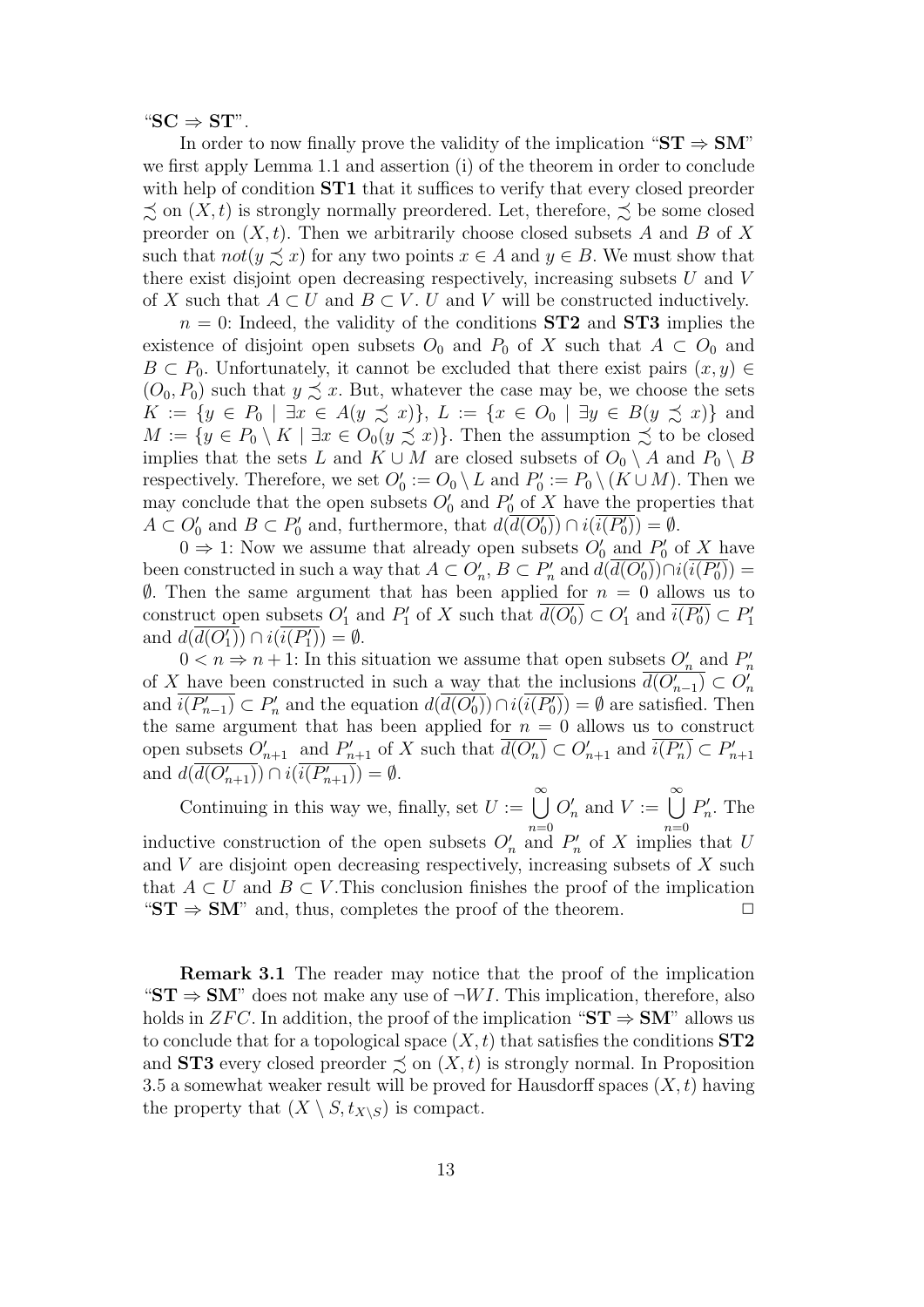Assertion (i) of Theorem 3.2 implies that a Hausdorff space (*X, t*) that contains at most one point *x* such that  ${x \in t}$  and has the property that every semi-closed preorder  $\preceq$  on  $(X, t)$  already is closed must be *rigid*. This means that the only homeomorphism  $\phi: (X, t) \longrightarrow (X, t)$  is the identity map on *X*.

Assertion (ii) of Theorem 3.2 implies that the assertion that there exists no connected Hausdorff space  $(X, t)$  for which every semi-closed preorder  $\preceq$ on  $(X, t)$  already is closed is consistent with  $ZFC$ .

Let  $\kappa$  be an infinite regular cardinal number. Then a topological space  $(X, t)$  is said to be *κ-countable* if every point  $x \in X$  either is contained in *S* or has a basis of neighborhoods the cardinality of which is  $\kappa$ . If  $\kappa = \aleph_0$  then  $(X, t)$  is first countable. Now the reader may still recall from the introduction that a topological space  $(X, t)$  is said to be *almost discrete* if  $| X \setminus S | \leq 1$ . Let  $(X, t)$  be a  $\kappa$ -countable Hausdorff space. Then assertion (i) of Theorem 3.2 immediately implies that in *ZFC* the validity of the equivalence of the following assertions holds.

- (i) *Every semi-closed preorder*  $\precsim$  *on*  $(X, t)$  *is closed.*
- (ii) *Every semi-closed preorder*  $\precsim$  *on*  $(X, t)$  *satisfies cmp.*
- (iii) (*X, t*) *is almost discrete.*

Finally, we want to complete the above considerations on semi-closed, closed, *d*-*i*-closed and *D*-*I*-closed preorders by proving the validity of the following proposition.

**Proposition 3.3** *Let* (*X, t*) *contain at least one point that has a countable and infinite basis of neighborhoods. Then the following assertions hold:*

- (i) In order that every closed preorder  $\precsim$  on  $(X,t)$  is d-i-closed it is *necessary that* (*X, t*) *is sequentially compact.*
- (ii) *In order that every closed preorder*  $\precsim$  *on*  $(X,t)$  *is D-I-closed it is necessary that* (*X, t*) *is sequentially compact.*

**Proof:** We shall prove both assertions of the proposition in one step. Therefore, we assume, in contrast, that there exists some countable infinite subset *C* of *X* that does not have a limit point in order to then use our assumption on  $(X, t)$  for choosing a sequence  $(x_n)_{n \in \mathbb{N}}$  of points  $x_n \in X$  that converges to some point  $x \in X$ . Let  $D := \{x_n \mid n \in \mathbb{N}\}\$ . Of course, we may assume that  $x \notin D$ . We, thus, proceed by dividing C into two disjoint infinite subsets *A* and *B* and *D* into two disjoint infinite subsets *H* and *K* the union of which is *C* and *D* respectively. Now we consider bijective functions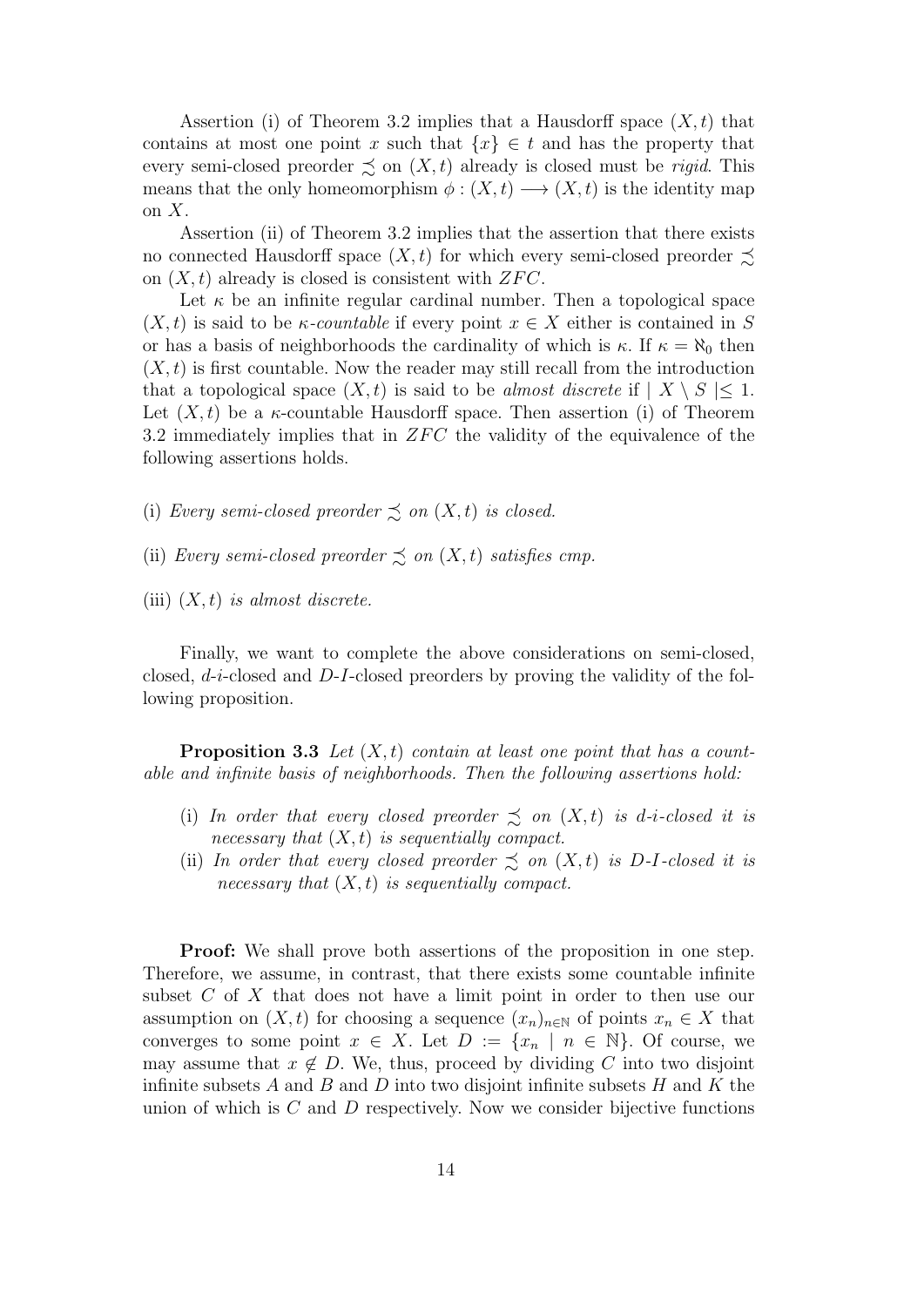$\phi: H \longrightarrow A$  and  $\psi: B \longrightarrow K$ . With help of these functions we may define a (pre)order  $\precsim$  on  $(X, t)$  by setting

 $\preceq$ :  $= \Delta_X \cup \{(h, \phi(h)) \mid h \in H\} \cup \{(b, \psi(b)) \mid b \in B\}.$ 

Since both sets  $A$  and  $B$  are closed subsets of  $X$  and  $(X, t)$  is a Hausdorff space it follows that  $\preceq$ , actually, is a closed (pre)order on  $(X, t)$ . But since *x* neither is contained in  $d(A)$  nor in  $i(B)$  we may conclude that  $\preceq$  is not *d*-*i*-closed. In addition, the relation  $x \in d(A) \cap i(B)$  implies that  $\precsim$  is not *D*-*I*-closed. These contradictions prove the proposition. **□** 

The following theorem is well known in general topology (cf., for instance, Grotemeyer [9, Satz 93]). The reader may notice that we now drop the assumption  $(X, t)$  to be a Hausdorff space.

**Theorem 3.3** *Let* (*X, t*) *be paracompact. Then the following assertions are equivalent:*

 $(i)$   $(X, t)$  *is compact..* (ii) (*X, t*) *is sequentially compact.*

As an application of Theorem 3.3 we want to apply Proposition 3.3 in order to prove the following proposition.

**Proposition 3.4** *Let* (*X, t*) *be a paracompact space that contains at least one point that has a countable and infinite basis of neighborhoods. Then the following assertions are equivalent:*

(i) *Every closed preorder*  $\precsim$  *on*  $(X, t)$  *is d-i-closed..* 

(ii) *Every closed preorder*  $\precsim$  *on*  $(X, t)$  *is D*-*I*-*closed..* 

(iii) (*X, t*) *is a compact Hausdorff space.*

#### **Proof:**

 $(i) \Rightarrow (ii)$ : The validity of this implication is trivial (cf. the corresponding remark in the proof of Lemma 3.1).

 $(iii) \Rightarrow (iii)$ : Since a paracompact space is normal our assumption  $(X, t)$ to be a Fréchet space implies that  $(X, t)$  is a Hausdorff space. Hence, the validity of the implication "(ii)  $\Rightarrow$  (iii)" is a consequence of Proposition 3.3 and Theorem 3.3.

 $(iii) \Rightarrow (i)$ : The validity of this implication is well known. The reader may consult, for instance, the proof of Proposition 4 in Nachbin  $[18, Chapter 3]$ . $\Box$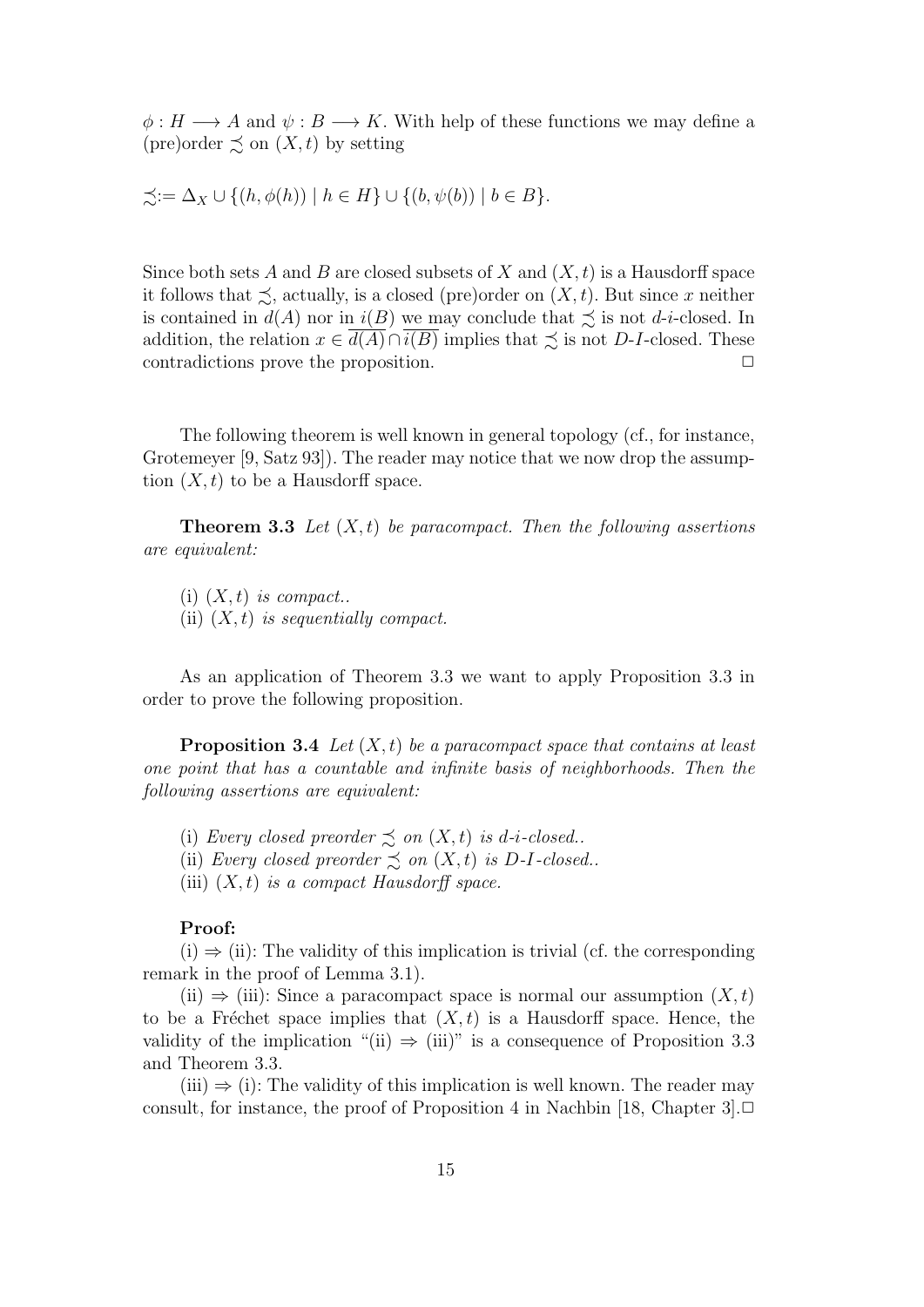In the remainder of this paper we now solely concentrate on the problem of characterizing all topological spaces  $(X, t)$  that have the property that all their closed preorders  $\preceq$  satisfy cmp. In order to at least approach this problem the following general theorem seems to be of interest (cf. Proposition 3.4).

**Theorem 3.4** *Let* (*X, t*) *be a Hausdorff space. Then the following assertions are equivalent:*

- (i) *Every closed preorder*  $\precsim$  *on*  $(X, t)$  *satisfies cmp..*
- (ii) *Every closed preorder*  $\precsim$  *on*  $(X, t)$  *is normal.*

**Proof:** (i)  $\Rightarrow$  (ii): Let  $\leq$  be a closed preorder on  $(X, t)$  and let *A* and *B* be two disjoint decreasing respectively, increasing subsets of *X*. Then we want to prove the existence of some closed preorder  $\precsim^e$  on  $(X, t)$  that extends  $\leq$  and has the additional properties that  $A \times A$  as well as  $B \times B$  is contained in  $\precsim^e$  and that both sets *A* and *B* remain decreasing respectively, increasing with respect to  $\precsim^e$ . Because of assertion (i) it then follows that  $\precsim^e$ satisfies cmp. This means that for every pair  $(x, y) \in A \times B$  there exists some continuous and increasing function  $f_{xy} : (X, \preceq^e, t) \longrightarrow (\mathbb{R}, \leq, t_{nat})$  such that  $f_{xy} = 0 < f_{xy}(y) = 1$ . Since  $A \times A$  as well as  $B \times B$  is contained in  $\precsim^e$  it follows that  $f_{xy}$  is constant on *A* and *B* respectively. The inclusion  $\precsim \preceq^e f$ , therefore, guarantees the validity of assertion (ii). In order to verify the existence of  $\preceq^e$ we first note that there exists a uniquely determined smallest closed preorder  $\precsim^s$  on  $(X, t)$  that extends  $\precsim$  and has the additional property that  $A \times A$  as well as  $B \times B$  are contained in  $\precsim^s$ . Indeed, since  $\precsim \cup A \times A \cup B \times B \subset X \times X$  the set  $P_{\precsim}(A, B)$  of all closed preorders  $\precsim'$  that extend  $\precsim$  and have the property that *A*  $\times$  *A* ∪ *B*  $\times$  *B*  $\subset \precsim'$  is not empty. Hence,  $\precsim^s = \cap$  $\precsim$ <sup>*'*</sup>∈*P*<sub> $≤$ </sub>(*A,B*) - *′* . The existence

of  $\precsim^e$ , therefore, implies that  $\precsim^e \precsim^e \precsim^e$  which, in particular means, that *A* is decreasing and *B* increasing with respect to  $\precsim$ <sup>8</sup>. Because of this observation we must reconstruct  $\precsim^s$  by transfinite induction in such a way that  $A \times A$  as well as  $B \times B$  is contained in  $\precsim^s$  and A remains decreasing and B increasing with respect to  $\precsim^s$ .

 $\alpha = 0$ : Let  $\leq^A_B$  be the transitive closure of  $\precsim \cup A \times A \cup B \times B \subset X \times X$ . Then  $\precsim_0$  is the closure  $\preceq_B^A$  of  $\preceq_B^A$  with respect to the product topology  $t_o \times t_o$ on  $X \times X$ .

 $0 < \alpha$  is a limit ordinal: Now the induction hypothesis allows us to assume that for every ordinal number  $0 \leq \beta < \alpha$  closed binary relations  $\precsim_{\beta}$  on  $(X, c)$  already have been constructed in such a way that  $\precsim_0 \subset \precsim_\gamma \subset \precsim_\beta$  for all ordinal numbers  $0 \leq \gamma \leq \beta$ . Therefore, we set  $\precsim_{\alpha} := \Box$ 0*≤β≤α* -*β*.

 $\alpha$  < 0 is not a limit ordinal: In this situation we at first consider the transitive closure  $\precsim_{\alpha-1}^t$  of  $\precsim_{\alpha-1}$ . Then we set  $\precsim_{\alpha}:=\frac{\precsim_{\alpha-1}^t}{\precsim_{\alpha-1}^t}$ . It follows from the transfinite induction procedure that has been described above that  $\precsim_{\alpha} \subset \precsim^{s}$ for all ordinal numbers  $\alpha$ . This means that there exists some ordinal number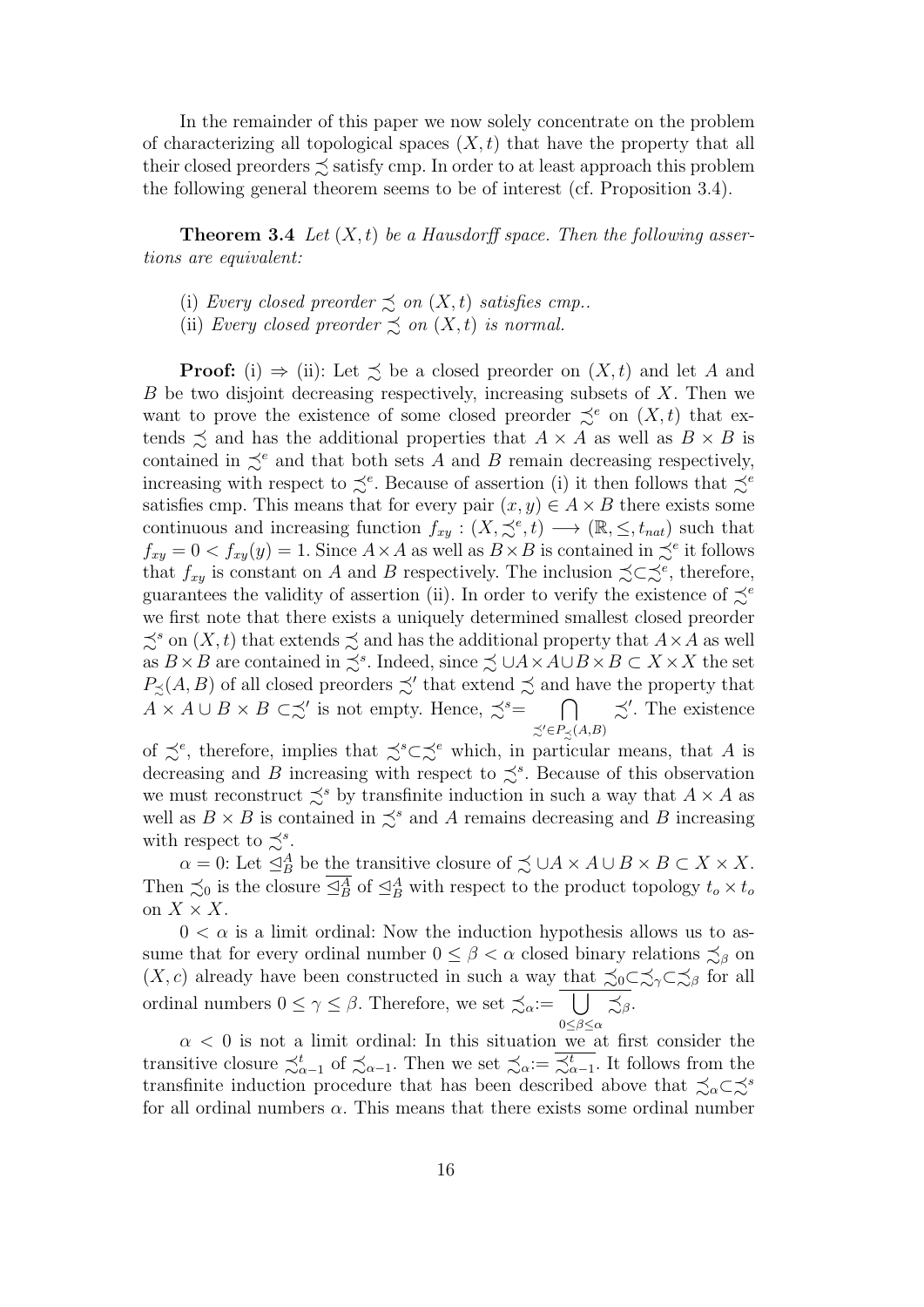*κ* such that  $\precsim_{\kappa} = \precsim^{s}$ .

In order to construct the transitive closure  $\triangle^A_B$  of  $\precsim \cup A \times A \cup B \times B$  we set  $A_r := \{u \in X \mid \exists a \in A (a \preceq u)\}\$ and  $B_l := \{v \in X \mid \exists b \in B (v \preceq b)\}\$ . Because of our assumptions *A* to be a decreasing and *B* to be an increasing subset of  $(X, t)$  we may conclude that  $\Delta_B^A = \prec \Delta \cup A \times A \cup B \times B \cup A \times A_r \cup B_l \times B$ . Since  $\prec \Delta$ is a closed preorder on (*X, t*) and since both sets *A* and *B* are closed subsets of  $(X, t)$  it, thus, follows that  $\leq^A_B$  coincides with  $\precsim \cup A \times A \cup B \times B \cup A \times \overline{A_r} \cup \overline{B_l} \times B$ . Let now  $\left(\overline{A_r}\right)$ *r* be the set of all  $y \in X$  for which there exists some point  $x \in \overline{A_r}$  such that  $x \precsim y$  and let, furthermore,  $(\overline{B_l})$ *l* be the set of all *u ∈ X* for which there exists some point  $v \in \overline{B_l}$  such that  $u \precsim v$ . Then  $\precsim_0^{\prime} := \precsim_0$ *∪A ×* ( *Ar* )  $\binom{r}{r}$  ∪  $\left(\overline{B_l}\right)$  $\lambda_l \times B$  is the transitive closure of  $\precsim_0$ . It, thus, follows that  $\precsim_1 = \precsim_0 \cup A \times \overline{\overline{(A_r)}}$  $\overline{r}$  ∪  $\overline{\left(\overline{B_l}\right)}$  $\mu \times B$ . This observation already demonstrates the fundamental property of the reconstruction of  $\precsim^s$  by transfinite induction. Indeed, in any non-limit step  $\alpha$  for which  $\alpha - 1$  is not a limit ordinal our assumptions *A* to be decreasing and *B* to be increasing guarantee as has been shown above that the extension  $\precsim_{\alpha}$  of  $\precsim_{\alpha-1}$  is constructed by adding points that are (strictly) greater than any point in *A* or (strictly) smaller than any point in *B*. If  $\alpha$  or  $\alpha - 1$  is a limit ordinal the definition of  $\precsim_{\alpha}$  implies, in addition, that the extension procedure that has been described above remains valid. Hence, in any step of the above described transfinite induction procedure  $A \times A$  as well as  $B \times B$  are contained in the corresponding binary relation and *A* remains decreasing and *B* increasing. In particular, it, thus, follows that *A* is decreasing and *B* increasing with respect to  $\precsim^s$ . Because of our above considerations the validity of assertion (ii), therefore, has been shown.

(ii)  $\Rightarrow$  (i): Let  $\preceq$  be a closed preorder on  $(X, t)$  and let two points  $x \in X$  and  $y \in X$  such that  $not(y \precsim x)$  be arbitrarily chosen. Since  $\precsim$  is closed it follows, in particular, that  $\precsim$  is semi-closed. Hence the sets  $d(x)$  and *i*(*y*) are disjoint closed decreasing, respectively increasing subsets of *X*. The normality of  $\preceq$  implies with help of the well known Separation Theorem of Nachbin [18, Theorem 1] that there exists a continuous and increasing function  $f_{xy}: (X, \preceq, t) \longrightarrow ([0, 1], \leq, t_{nat})$  such that  $f_{xy}(x) = 0$  and  $f_{xy}(y) = 1$ . Lemma 1.1, therefore, implies the validity of assertion  $(i)$ .  $\Box$ 

Theorem 3.4 provides a first step towards the complete solution of the problem of characterizing all topological spaces (*X, t*) for which every closed preorder  $\preceq$  on  $(X, t)$  satisfies cmp. It proves that for Hausdorff spaces this problem is equivalent to the problem of characterizing all topological spaces that have the property that every closed preorder  $\precsim$  on  $(X, t)$  is normal. In contrast, Lemma 3.2 implies that a strongly normal preorder  $\precsim$  on  $(X, t)$  is always *D*-*I*-closed. Hence, we may conclude with help of Proposition 3.3 that in order that on  $(\mathbb{R}, t_{nat})$  every closed preorder is strongly normal it is necessary that  $(\mathbb{R}, t_{nat})$  is sequentially compact. This contradiction implies that even on (R*, tnat*) there exist closed preorders that are not strongly normal.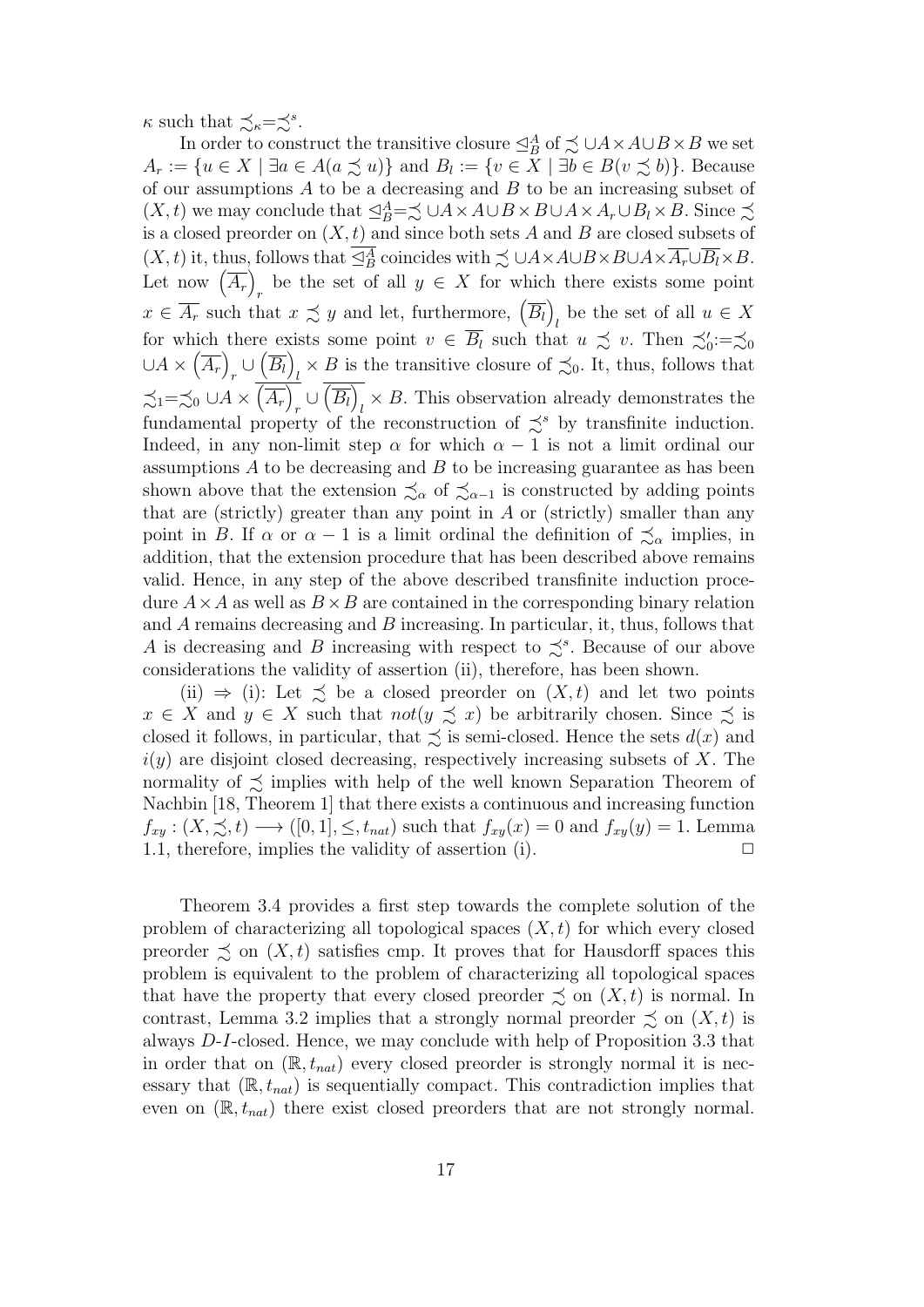This means that Theorem 3.4 cannot be improved by replacing "normal" by "strongly normal".

We now come to the main results of this paper. Indeed, the following Theorem 3.5 may be interpreted as being the converse of Levin's theorem. Since a locally and  $\sigma$ -compact Hausdorff space is paracompact the intimate connection of Theorem 3.5 to Levin's theorem is obvious. Its only lack, therefore, is the additional assumption  $(X, t)$  to be first countable. But at present the authors do not see any possibility of how to really avoid this assumption in a satisfactory way.

In order to prove Theorem 3.5 we still must verify the validity of the following proposition.

**Proposition 3.5** *Let*  $(X, t)$  *be a Hausdorff space and let*  $(X \setminus S, t_{|X \setminus S})$ *be compact. Then every closed preorder*  $\precsim$  *on*  $(X, t)$  *is normal.* 

**Proof:** Let  $\leq$  be some closed preorder on  $(X, t)$ . In order to prove that  $(X, \preceq, t)$  is a normally preordered space, let *A* and *B* be two disjoint closed decreasing respectively, increasing subsets of *X*. We must show that there exists disjoint open decreasing respectively, increasing subsets *U* and *V* of *X* such that  $A ⊂ U$  and  $B ⊂ V$ . In order to prove the existence of *U* and *V* respectively we distinguish between the case that at least one of the sets *A* and *B* is a subset of *S* and the case that neither *A* nor *B* is a subset of *S*. Because of the properties of *S* the first case does not need any reflection. Therefore we now may concentrate on the situation that neither  $A \cap (X \setminus S)$  nor *B*  $\cap$  (*X*  $\setminus$  *S*) is empty. Since  $\precsim$  is a closed preorder on (*X, t*) and since  $(X \setminus S, t_{X \setminus S})$  is a compact Hausdorff space we may use, in particular, a straightforward modification of the proof of Theorem 4 in Chapter 3 on compact ordered spaces in Nachbin [18] in order to conclude that disjoint open subsets  $O_0$  and  $P_0$  of X that contain A and B respectively can be chosen in such a way that  $O_0 \cap (X \setminus S)$  is decreasing and  $P_0 \cap (X \setminus S)$  is increasing with respect to  $\leq$ <sub>*X*</sub><sup>*N*</sup> $\leq$ <sup>*N*</sup> $\leq$  **SM**<sup>m</sup>  $\leq$  **SM**<sup>m</sup>  $\leq$  **SM**<sup>m</sup>  $\leq$  **SM**<sup>m</sup>  $\leq$  **SM**<sup>m</sup> of the proof of Theorem 3.2. Using the assumption  $\precsim$  to be a closed preorder on  $(X, t)$  this means that the same arguments that have been applied in the proof of the implication " $ST \Rightarrow SM$ " of the proof of Theorem 3.2 now allow us to assume without loss of generality that  $d(d(O_0)) \cap i(i(P_0)) = \emptyset$ . Hence,  $d(O_0)$ and  $i(P_0)$  are disjoint closed subsets of *X* such that  $not(y \preceq x)$  for all points  $x \in d(O_0)$  and all points  $y \in i(P_0)$ . This conclusion now allows us to continue the proof of Proposition 3.5 by using  $d(O_0)$  and  $i(P_0)$  respectively instead of *A* and *B* respectively. This means that we now continue by constructing open subsets  $O_1$  and  $P_1$  of X that contain  $d(O_0)$  and  $i(P_0)$  respectively such that  $d(d(O_1)) ∩ i(i(P_1)) = ∅$ . Continuing inductively in this way we, thus, obtain for every  $n \in \mathbb{N}$  open subsets  $O_n$  and  $P_n$  of  $X$  such that  $A \subset O_n \subset d(O_n) \subset O_{n+1}$ , *B* ⊂ *P*<sup>*n*</sup> ⊂ *i*(*P*<sup>*n*</sup>) ⊂ *P*<sub>*n*+1</sub></sub> and  $d(d(O_{n+1})) ∩ i(i(P_{n+1})) = ∅$ . As in the proof of the implication " $ST \Rightarrow SM$ " of the proof of Theorem 3.2 we, therefore, may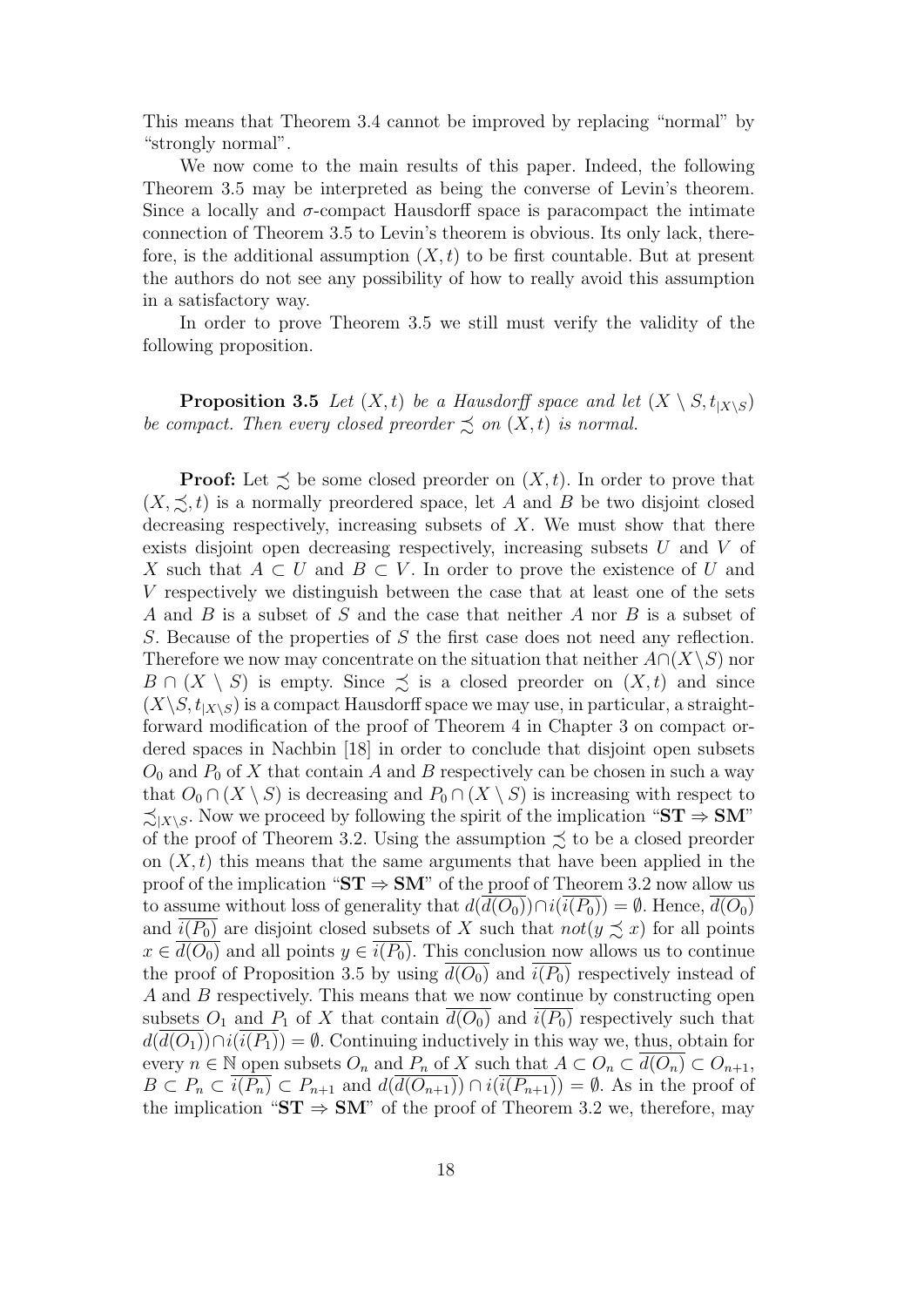finally conclude that  $U := \bigcup$ *n∈*N  $O_n$  and  $V := \bigcup$ *n∈*N *P<sup>n</sup>* are disjoint open decreasing respectively, increasing open subsets of *X* that contain *A* and *B* respectively. This conclusion completes the proof of the proposition. □

In order to successfully continue we still need the following immediate corollary that is an immediate consequence of Proposition 3.5 and the proof of the implication "(ii)  $\Rightarrow$  (i)" of Theorem 3.4.

**Corollary 3.1** *Let*  $(X, t)$  *be a Hausdorff space and let*  $(X \setminus S, t_{|X \setminus S})$  *be compact. Then every closed preorder*  $\precsim$  *on*  $(X, t)$  *satisfies cmp.* 

Now we are fully prepared for proving the main theorem of this paper.

**Theorem 3.5** *Let* (*X, t*) *be a first countable paracompact space. Then*  $(X \setminus S, t_{|X \setminus S})$  *is compact and every closed preorder*  $\precsim$  *on*  $(X, t)$  *satisfies cmp*  $or$   $(X \setminus S, t_{X \setminus S})$  *is not compact and the assumption that every closed preorder*  $\leq$  *on*  $(X, t)$  *satisfies cmp implies that*  $(X, t)$  *is the direct sum of locally and σ-compact Hausdorff spaces.*

**Proof:** Since a paracompact space is normal our assumption on (*X, t*) to be a Fréchet space implies that  $(X, t)$  is a Hausdorff space (cf. the above proof of Proposition 3.4). The proof of Theorem 3.5, therefore, is based upon Theorem 3.3 and the following theorem that is well known in general topology (cf., for instance, Grotemeyer [9, Satz 97]).

**Theorem 3.6** *Let* (*X, t*) *be a locally compact topological space. Then the following assertions are equivalent:*

(i) (*X, t*) *is paracompact..*

(ii)  $(X, t)$  *is the direct sum of locally and*  $\sigma$ -compact topological spaces.

We continue by arbitrarily choosing some first countable paracompact space  $(X, t)$ . Because of Corollary 3.1 we may assume without loss of generality that  $(X \setminus S, t_{|X \setminus S})$  is not compact and that  $(X, t)$  has the property that every closed preorder  $\precsim$  on  $(X, t)$  satisfies cmp. Because of Theorem 3.6 it suffices to prove that  $(X, t)$  is locally compact. Let us assume in contrast that  $(X, t)$  is not locally compact. Then there exists some point  $z \in X \setminus S$  that does not have a compact neighbourhood. Since  $(X \setminus S, t_{|X \setminus S})$  is not compact we now apply Theorem 3.3 in order to conclude that there exists some sequence  $(x_n)_{n\in\mathbb{N}}$  of points  $x_n \in X \setminus S$  that does not have a limit point. This means that we may choose in particular some closed neighborhood  $C(z)$  of z and some open neighborhood  $O(z)$  of z such that the following conditions hold.

**LP1:**  $O(z)$  ⊂  $C(z)$ .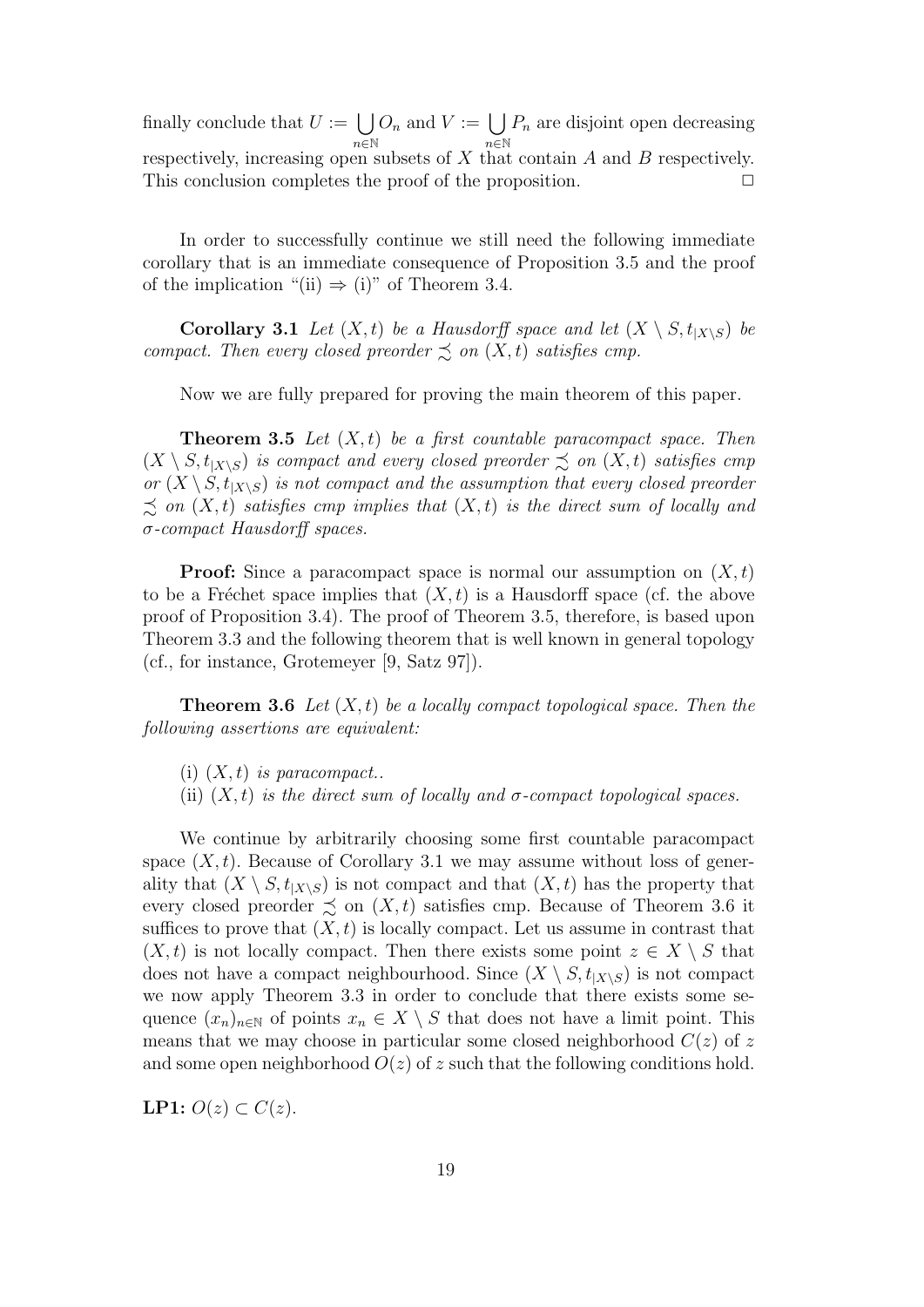## **LP2:**  $x_n \in C(z) \setminus O(z)$  for every  $n \in \mathbb{N}$ .

Let *C* be the closed subset of *X* that consists of all points  $x_n$  where *n* runs through N. Then we proceed by choosing for every  $n \in \mathbb{N}$  some sequence  $(x_{nk})_{k \in \mathbb{N}}$  of points  $x_{nk} \in X$  such that  $\lim_{k \to \infty} x_{nk} = x_n$  for all  $n \in \mathbb{N}$ . Condition **LP2** allows us to assume, in addition, that there exists some point  $q \in C(z) \setminus (O(z) \cup C)$  that is different from all points  $x_n$  and  $x_{nk}$  respectively. Since there exists no closed neighborhood  $C'(z)$  of *z* for which every sequence  $(z_n)_{n \in \mathbb{N}}$  of points  $z_n \in C'(z)$  has a limit point we now may construct inductively families  ${C_n(z)}_{n \in \mathbb{N}}$  and  ${O_n(z)}_{n \in \mathbb{N}}$  of closed neighborhoods of *z* and open neighbourhoods of *z* respectively in such a way that the following conditions are satisfied.

**L1:**  $C_0(z)$  ⊂  $O(z)$ . **L2:**  $O_{n+1}(z) \subset C_{n+1}(z) \subset O_n(z)$  for all  $n \in \mathbb{N}$ .

**L3:** For every  $n \in \mathbb{N}$  there exists some sequence  $(y_{nk})_{k \in \mathbb{N}}$  of points  $y_{nk} \in C_n(z) \setminus O_n(z)$  that has no limit point.

**L4:** 
$$
\bigcap_{n\in\mathbb{N}}O_n(z)=\{z\}
$$
.

Now we define a binary relation  $\preceq$  on  $(X, t)$  by setting

$$
\preceq := \Delta_X \cup \{ (x_{nk}, y_{nk}) \mid (n, k) \in \mathbb{N} \times \mathbb{N} \} \cup \{ (q, x_n) \mid n \in \mathbb{N} \}.
$$

Since there do not exist any three points  $u \in X$ ,  $v \in X$  and  $w \in X$ such that  $u \prec v$  and  $v \prec w$  the definition of  $\precsim$  allows us conclude that  $\precsim$ is a (pre)order on *X*. Since, in addition, none of the sequences  $(x_n)_{n\in\mathbb{N}}$  and  $(y_{nk})_{k\in\mathbb{N}}$  has a limit point and since  $(q, x_n) \in \leq$  for all  $n \in \mathbb{N}$  it follows that  $\leq$ , actually, is a closed subset of  $X \times X$ . Hence,  $\precsim$  is a closed (pre)order on  $(X, t)$ . Furthermore, the definition of  $\precsim$  implies that  $not(q \precsim z)$ . In order to, therefore, finish the theorem it suffices to show that there exists no continuous and increasing function  $f_{zq}: (X, \preceq, t) \longrightarrow (\mathbb{R}, \leq, t_{nat})$  such that  $f_{zq}(z) < f_{zq}(q)$ . Let us assume, in contrast, that there exists some continuous and increasing function  $f_{zq}: (X, \preceq, t) \longrightarrow (\mathbb{R}, \leq, t_{nat})$  such that  $f_{zq}(z) < f_{zq}(q)$ . Then we arbitrarily choose some fixed real number  $\eta$  such that  $f_{zq}(z) < \eta < f_{zq}(q)$ . The strict relation  $x_{nk} \prec y_{nk}$  for all  $n \in \mathbb{N}$  and  $k \in \mathbb{N}$  implies that  $f_{zq}(x_{nk}) \leq$  $f_{zq}(y_{nk})$  for all  $n \in \mathbb{N}$  and all  $k \in \mathbb{N}$ . But since for all  $k \in \mathbb{N}$  the sequences  $(y_{nk})_{n\in\mathbb{N}}$  uniformly converge to *z* there exists some  $N \in \mathbb{N}$  such that  $f_{zq}(y_{Nk})$ *η* for all  $k \in \mathbb{N}$ . Therefore, the equation  $\lim_{k \to \infty} x_{Nk} = x_N$  allows us to conclude with help of the definition of  $\precsim$  that  $f_{zq}(x_N) = \lim_{k \to \infty} f_{zq}(x_{Nk}) \leq \lim_{k \to \infty} f_{zq}(x_N)$ *k→∞*  $f_{zq}(y_{Nk}) \leq$  $\eta < f_{zq}(q)$ . Conversely, the inequality  $q \prec x_N$  implies that  $f_{zq}(q) \leq f_{zq}(x_N)$ .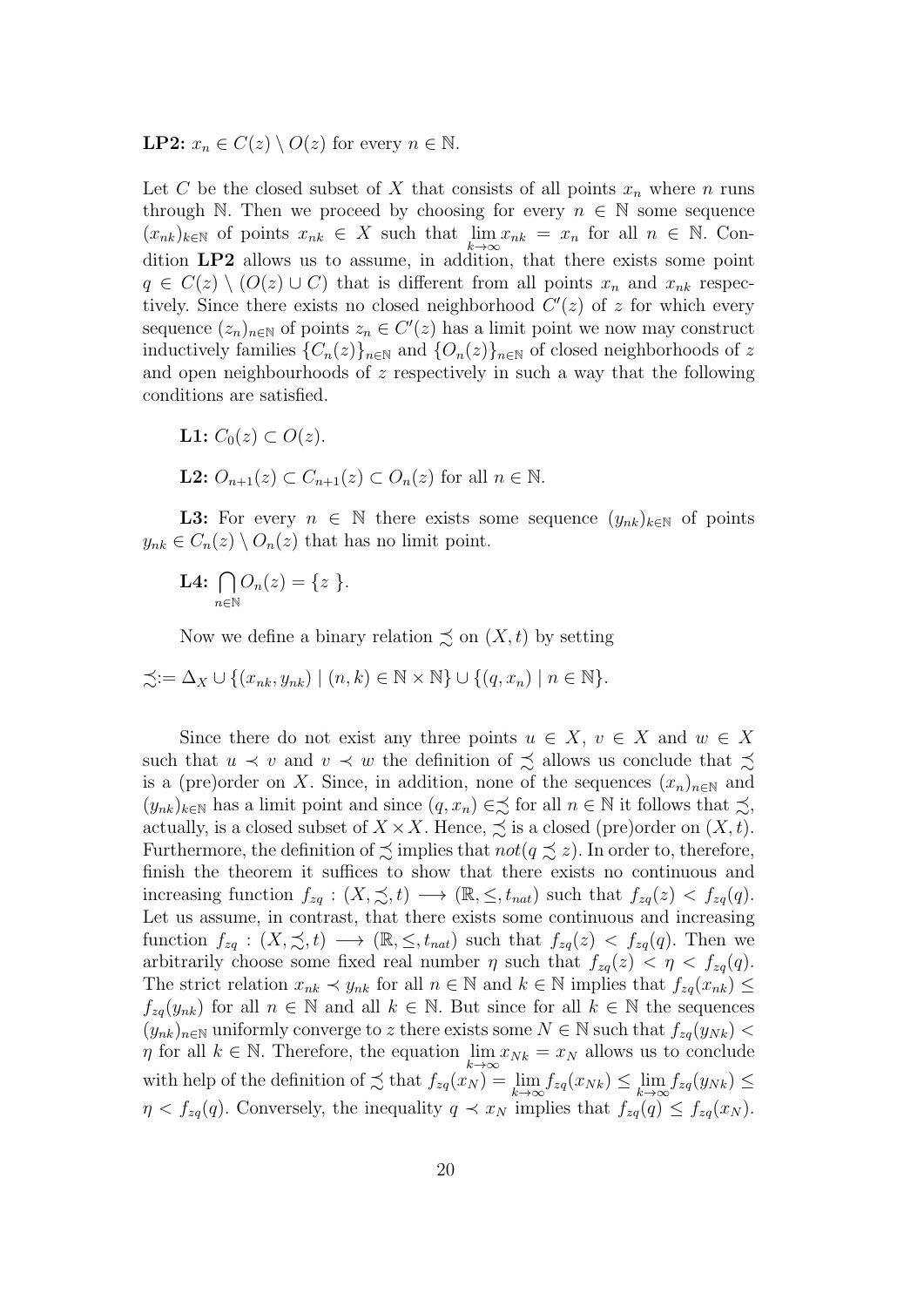Hence, *fzq* cannot be increasing. This contradiction completes the proof of the second case and, therefore, of the theorem.  $\Box$ 

A thorough analysis of the proof of Theorem 3.5 allows us to state the following most general theorem that can be proved with help of the methods that have been developed in this paper.

**Theorem 3.7** *Let*  $(X, t)$  *be a Hausdorff space. Then*  $(X \setminus S, t_{|X \setminus S})$  *is compact and every closed preorder*  $\precsim$  *on*  $(X, t)$  *satisfies cmp or*  $(X \setminus S, t_{|X \setminus S})$ *is not compact and the assumptions that* (*X, t*) *is first countable and that every closed preorder*  $\preceq$  *on*  $(X, t)$  *satisfies cmp imply that*  $(X, t)$  *is locally sequentially compact.*

**Example 3.1** Of course, there exist complete second countable metric spaces  $(X, t_d)$  that are not locally compact but have the property that  $(X \setminus S, t_{d|X \setminus S})$  is compact. Indeed, let  $\mathbb{N}^* := \mathbb{N} \setminus \{0\}$  and  $X := \{0\} \cup \mathbb{N}^* \times \mathbb{N}^*$ endowed with the metric  $d: X \times X \longrightarrow \mathbb{R}^{\geq 0}$  that is defined by setting

$$
d(x,y) := d(y,x) := \begin{cases} 0 & \text{if } x = y \\ \frac{1}{n} & \text{if } x = 0 \text{ and } y = (n,k) \text{ for some pair} \\ (n,k) \in \mathbb{N}^* \times \mathbb{N}^* \\ \frac{1}{n} + \frac{1}{m} \text{ if } x = (n,k) \in \mathbb{N}^* \times \mathbb{N}^* \text{ and} \\ y = (m,t) \in (\mathbb{N}^* \times \mathbb{N}^*) \setminus \{(n,k)\} \end{cases}
$$

for all pairs  $(x, y) \in X \times X$ . Then  $(X, t_d)$  has the desired properties.

In order to complete Example 3.1 we mention that

$$
(X,d):=\left(\{\frac{1}{n}\mid n\in N^*\},|\cdot|\right)
$$

is a metric space that is not complete but, nevertheless, has the property that all its closed preorders satisfy cmp.

In addition, we still mention that the rationals Q endowed with its natural metric  $d := | \cdot |$  neither have the property that  $(\mathbb{Q} \setminus S, t_{d | \mathbb{Q} \setminus S})$  is compact nor the property that  $(\mathbb{Q}, t_d)$  is locally compact. Therefore,  $(\mathbb{Q}, t_d)$  is a second countable metric space for which not every closed preorder that is definable on  $(\mathbb{Q}, t_d)$  satisfies cmp.

Since metrizable spaces are paracompact the first result on metrizable spaces that has been mentioned in the introduction is an immediate conse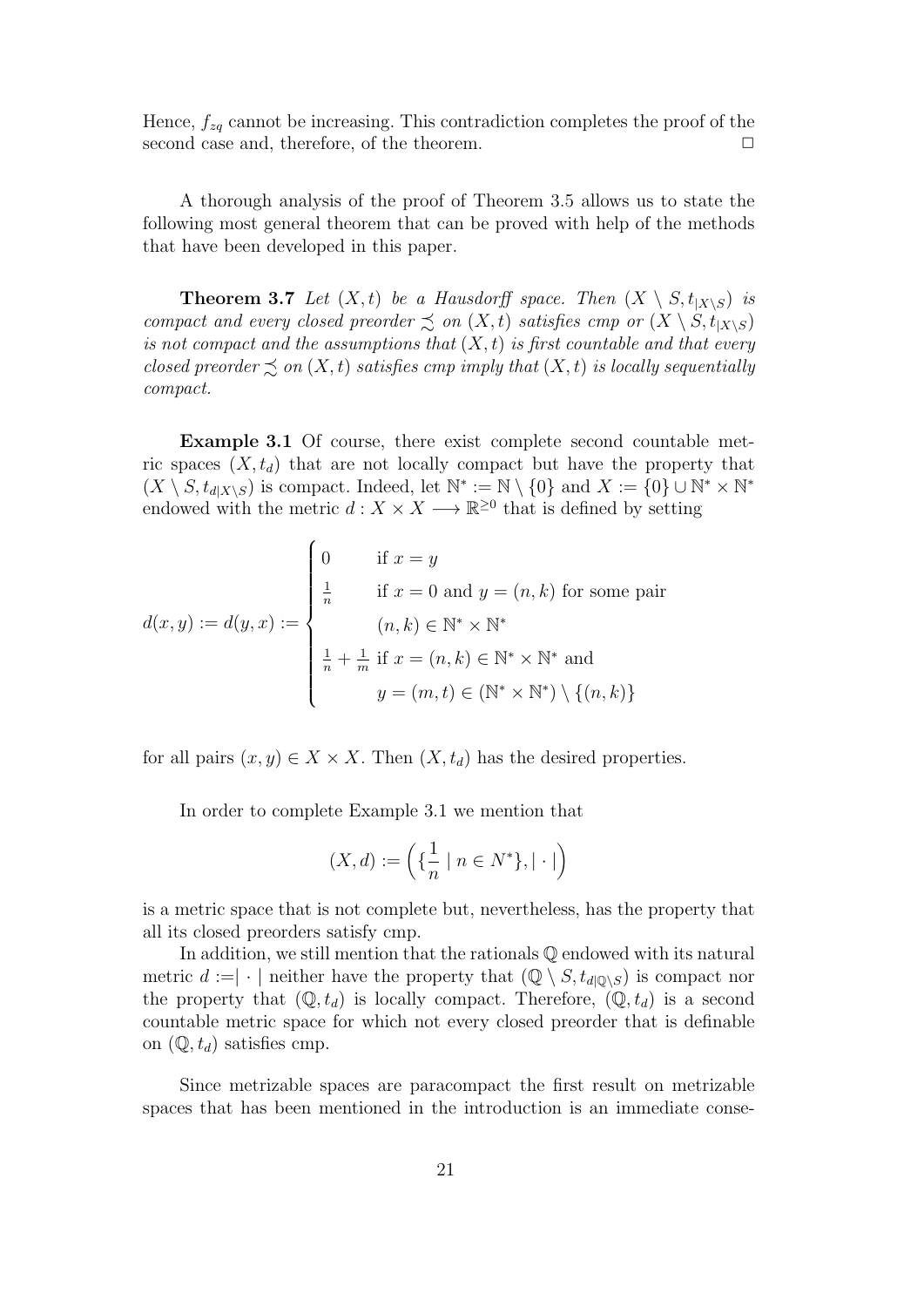quence of Theorem 3.5.

**Corollary 3.2** *Let* (*X, t*) *be a metrizable space. Then one of the following assertions holds:*

- (i)  $(X \setminus S, t_{|X \setminus S})$  *is compact. In this case every closed preorder*  $\preceq$  *on*  $(X, t)$ *admits a continuous multi-utility representation.*
- (ii)  $(X \setminus S, t_{|X \setminus S})$  *is not compact. Then in order that every closed preorder*  $\leq$  *on*  $(X, t)$  *admits a continuous multi-utility representation it is necessary that* (*X, t*) *is the direct sum of locally compact second countable metric spaces.*

In addition, with respect to Levin's theorem the following corollary of Theorem 3.5 is of particular interest.

**Corollary 3.3** *Let*  $(X, t)$  *be a first countable Lindelöf space. Then the following assertions are equivalent:*

- (i) *Every closed preorder*  $\precsim$  *on*  $(X, t)$  *satisfies cmp.*
- (ii)  $(X \setminus S, t_{[X \setminus S]} )$  *is a compact Hausdorff space and S is a countable set or*  $(X, t)$  *is a locally and*  $\sigma$ *-compact Hausdorff space.*

### **Proof:**

(i) *⇒* (ii). Assertion (i) implies with help of Theorem 3.4 that (*X, t*) is a normal space. Since every regular Lindelöf space is paracompact Proposition 3.4 and Theorem 3.5, therefore, imply with help of the Lindelöf property of  $(X, t)$  that  $(X \setminus S, t_{X \setminus S})$  is a compact Hausdorff space and S is a countable set or that  $(X, t)$  is the direct sum of countably many locally and  $\sigma$ -compact Hausdorff spaces, which means that  $(X, t)$  is a locally and  $\sigma$ -compact Hausdorff space.

 $(ii) \Rightarrow (i)$ . This implication is a consequence of Proposition 3.4 and Levin's theorem respectively. **□** 

Since second countable spaces are Lindelöf and since second countable paracompact Hausdorff spaces are metrizable and since, in addition, compact metrizable spaces are second countable the second result on metrizable spaces that has been mentioned in the introduction is an immediate consequence of Corollary 3.3.

**Corollary 3.4** *Let* (*X, t*) *be a second countable space. Then in order that every closed preorder*  $\leq$  *on*  $(X, t)$  *admits a continuous multi-utility representation it is necessary and sufficient that*  $(X \setminus S, t_{|X \setminus S})$  *is a compact and*  $(X, t)$ *a second countable metrizable space or that* (*X, t*) *is a second countable locally compact metrizable space.*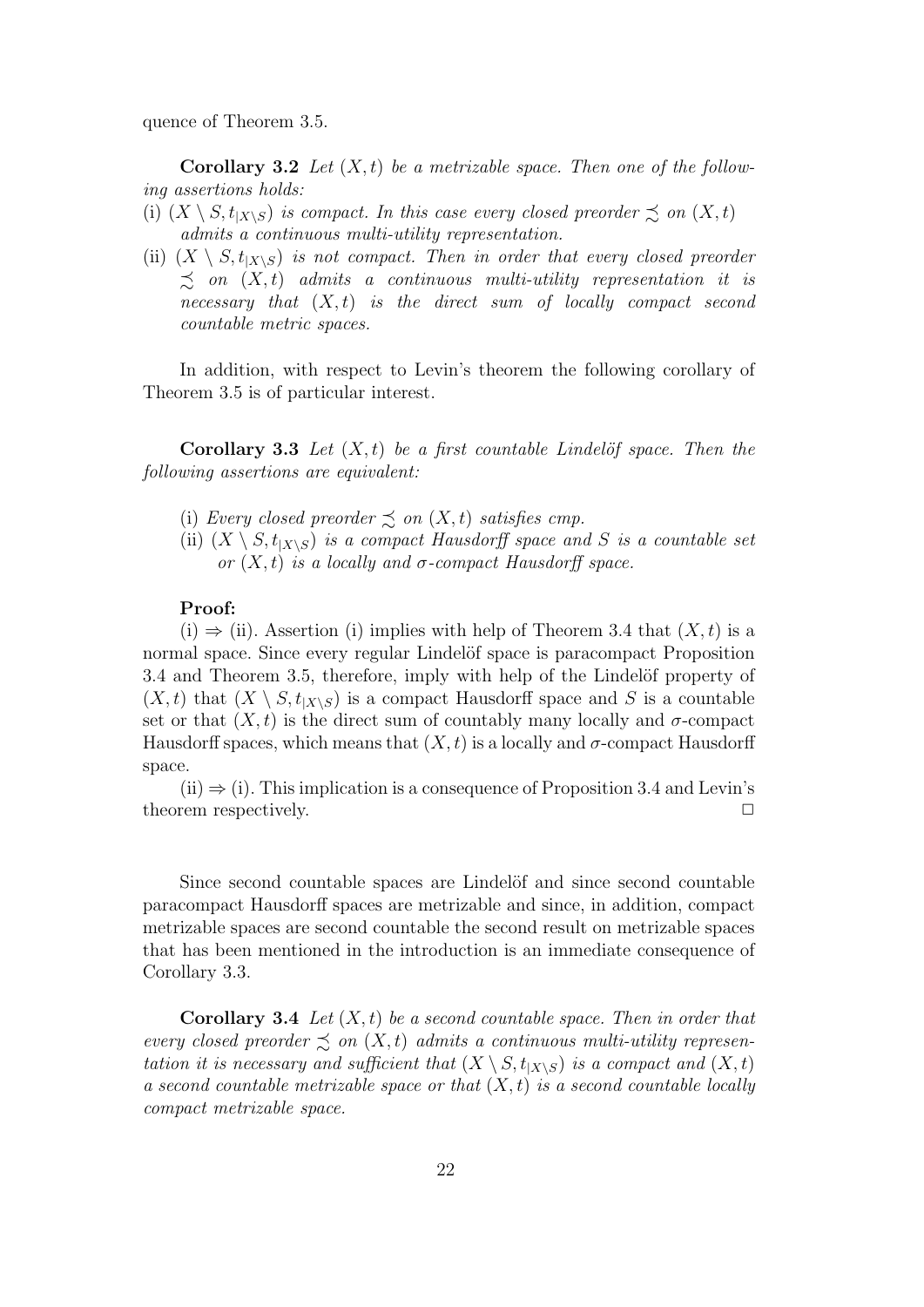As an immediate consequence of Corollary 3.4, we realize that every closed preorder  $\precsim$  on the (classical) *commodity space*  $\mathbb{R}^n_+$  endowed with the Euclidean topology admits a continuous multi-utility representation. Also the space  $C(X,\mathbb{R})$  of all continuous real-valued functions on a compact metric space *X* endowed with *sup-norm topology* (i.e., the topology induced by the norm  $|| f || = \sup$ *x∈X | f*(*x*) *|*) exhibits a perfectly analogous property since it is *separable* (and therefore second countable).

If  $(X, t)$  is connected then *S* is empty. Hence, the third result on metrizable spaces that has been mentioned in the introduction follows from the following corollary of Theorem 3.5.

**Corollary 3.5** *Let* (*X, t*) *be a connected metrizable space. Then in order that every closed preorder*  $\leq$  *on*  $(X,t)$  *admits a continuous multi-utility representation it is necessary and sufficient that* (*X, t*) *is locally compact and second countable.*

**Corollary 3.6** *Let* (*X, t*) *be a first countable connected paracompact space. Then the following assertions are equivalent:*

- (i) *Every closed preorder*  $\precsim$  *on*  $(X, t)$  *satisfies cmp..*
- (ii)  $(X, t)$  *is a locally and*  $\sigma$ -compact Hausdorff space.

It is well known that a Hausdorff topological vector space  $(X, +, t)$  is finite-dimensional if and only if it is locally compact. Hence, the following result that generalizes Example 1 in Evren and Ok [7] also is a corollary of Theorem 3.5.

**Corollary 3.7** *Let*  $(X, || \cdot ||)$  *be a normed linear space. Then the following assertions are equivalent:*

- (i) *Every closed preorder*  $\precsim$  *on*  $(X, || \cdot ||)$  *satisfies cmp..*
- (ii) *X is finite-dimensional.*

Banach spaces  $(X, || \cdot ||)$  that are not finite dimensional, therefore, are complete metric spaces that have the property that not every closed preorder that is definable on  $(X, || \cdot ||)$  satisfies cmp. The Banach space of all continuous real-valued functions on some compact non-degenerate real interval, thus, is a complete second countable metric space that has the property that not all closed preorders that are definable on this space satisfy cmp (a further example of this type is Example 1 in Evren and Ok [7]).

In the remainder of this section we want to discuss the problem if the necessary condition the validity of which has been proved in Theorem 3.5 also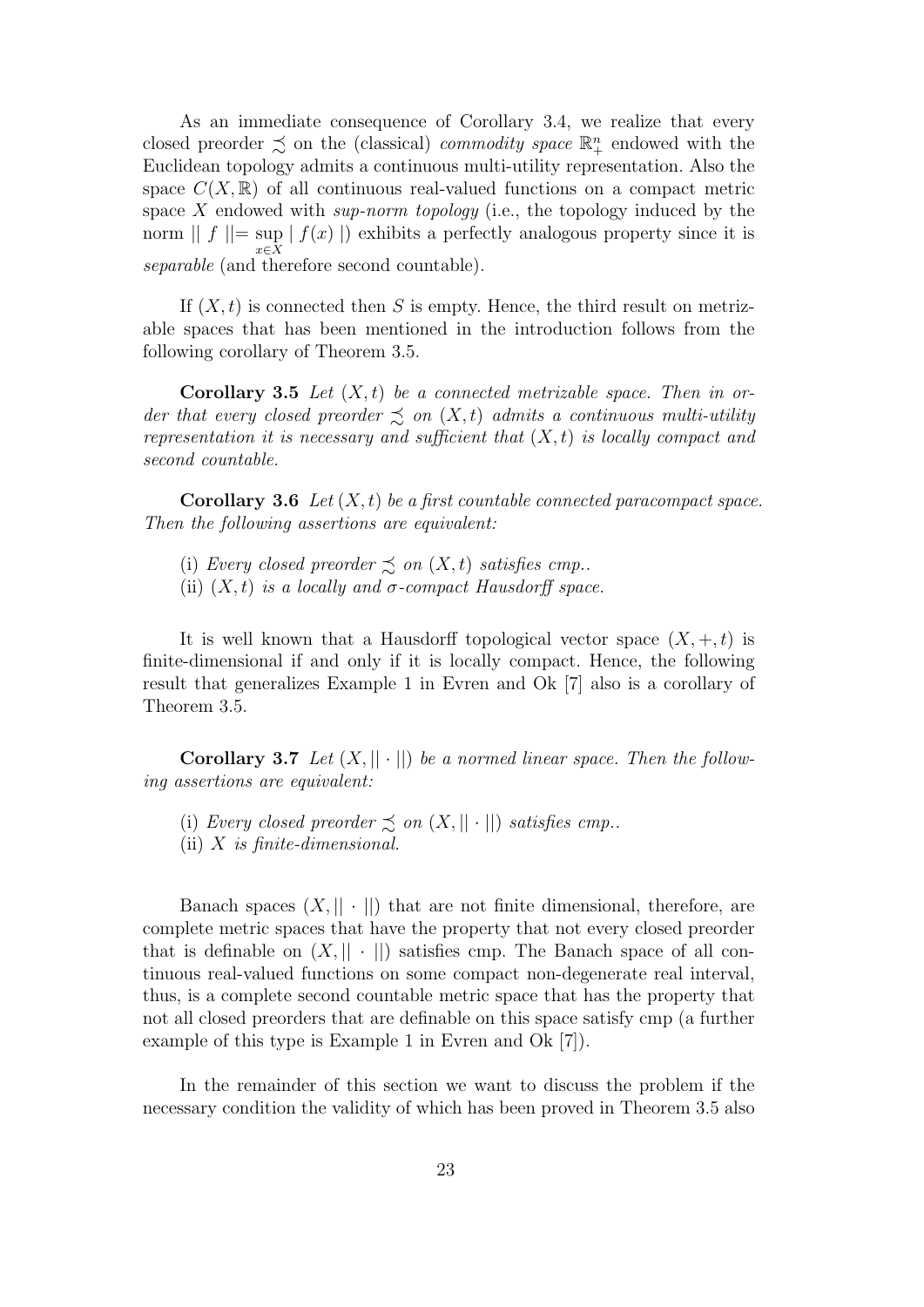is sufficient in order to guarantee that every closed preorder  $\precsim$  on  $(X, t)$  satisfies cmp. In order to be more precise, let  $(X, t)$  be the direct sum of locally and  $\sigma$ -compact Hausdorff spaces. Then we want to discuss the question if these assumptions imply that every closed preorder  $\precsim$  on  $(X, t)$  satisfies cmp? Therefore, we somewhat modify Theorem 3.5 by requiring, in addition,  $(X, t)$ to be locally connected. Then the following corollary of Theorem 3.5 holds.

**Corollary 3.8** *Let* (*X, t*) *be a first countable paracompact and locally connected space. Then*  $(X \setminus S, t_{|X \setminus S})$  *is compact and every closed preorder*  $\precsim$ *on*  $(X, t)$  *satisfies cmp or*  $(X \setminus S, t_{|X \setminus S})$  *is not compact and the assumption that every closed preorder*  $\leq$  *on*  $(X,t)$  *satisfies cmp implies that*  $(X,t)$  *is the direct sum of connected locally and σ-compact Hausdorff spaces.*

On basis of this corollary we are ready for proving the following proposition that provides a first answer of the question that has been posed above.

**Proposition 3.6** *Let* (*X, t*) *be the direct sum of connected locally and σ*-compact Hausdorff spaces. Then every closed preorder  $\precsim$  on  $(X, t)$  admits a *continuous multi-utility representation.*

**Proof:** Let  $x \in X$  be arbitrarily chosen. Then we denote, for the moment, by  $C(x)$  the component of X that contains x. With help of this notation we are able to prove the following lemma that is essential for the proof of the proposition.

**Lemma 3.3** Let  $\leq$  be a closed preorder on  $(X, t)$  the indifference classes  $[q]$  *of which are contained in*  $C(q)$ *. Then for any three points*  $x \in X$ *,*  $y \in X$ *and*  $z \in X$  *for which the equation*  $C(x) = C(z)$  *and the inequalities*  $x \prec y \prec z$ *hold the equations*  $C(x) = C(y) = C(z)$  *are satisfied.* 

**Proof:** Let us assume, in contrast, that  $y \notin C(x) = C(z)$ . Then we may conclude with help of the assumptions of Lemma 3.3 that  $A := d(y) \cap C(x) =$ *d*(*y*) ∩ *C*(*z*) and *B* := *i*(*y*) ∩ *C*(*x*) = *i*(*y*) ∩ *C*(*z*) are disjoint closed decreasing respectively, increasing subsets of *X*. Therefore, we set  $C := C(x) \cup [y] =$ *C*(*z*) ∪ [*y*] in order to consider the closed preorder  $\precsim$ <sub>*IC*</sub> on (*C*, *t*<sub>*IC*</sub>). Levin's theorem now implies that  $\precsim_{|C}$  has a continuous multi-utility representation. Hence, considering the pairs  $(x, y) \in \prec_{|C}$  and  $(y, z) \in \prec_{|C}$  we obtain two appropriate increasing functions the sum of which guarantees the existence of some continuous and increasing function  $f : (C, \preceq_{|C}, t_{|C}) \longrightarrow (\mathbb{R}, \leq, t_{nat})$  such that  $f(u) < f(y) < f(v)$  for all points  $u \in C(x) = C(z)$  and  $v \in C(x) = C(z)$ such that  $u \prec y \prec v$ . We proceed by setting  $D := \{u \in C(x) = C(z) \mid$  $f(u) \leq f(y)$ . Then it follows that *D* and *B* are disjoint non-empty closed subsets of  $C(x) = C(z)$  the union of which is  $C(x) = C(z)$ . Since  $C(x) = C(z)$ is an open subset of *X* this last conclusion contradicts the connectedness of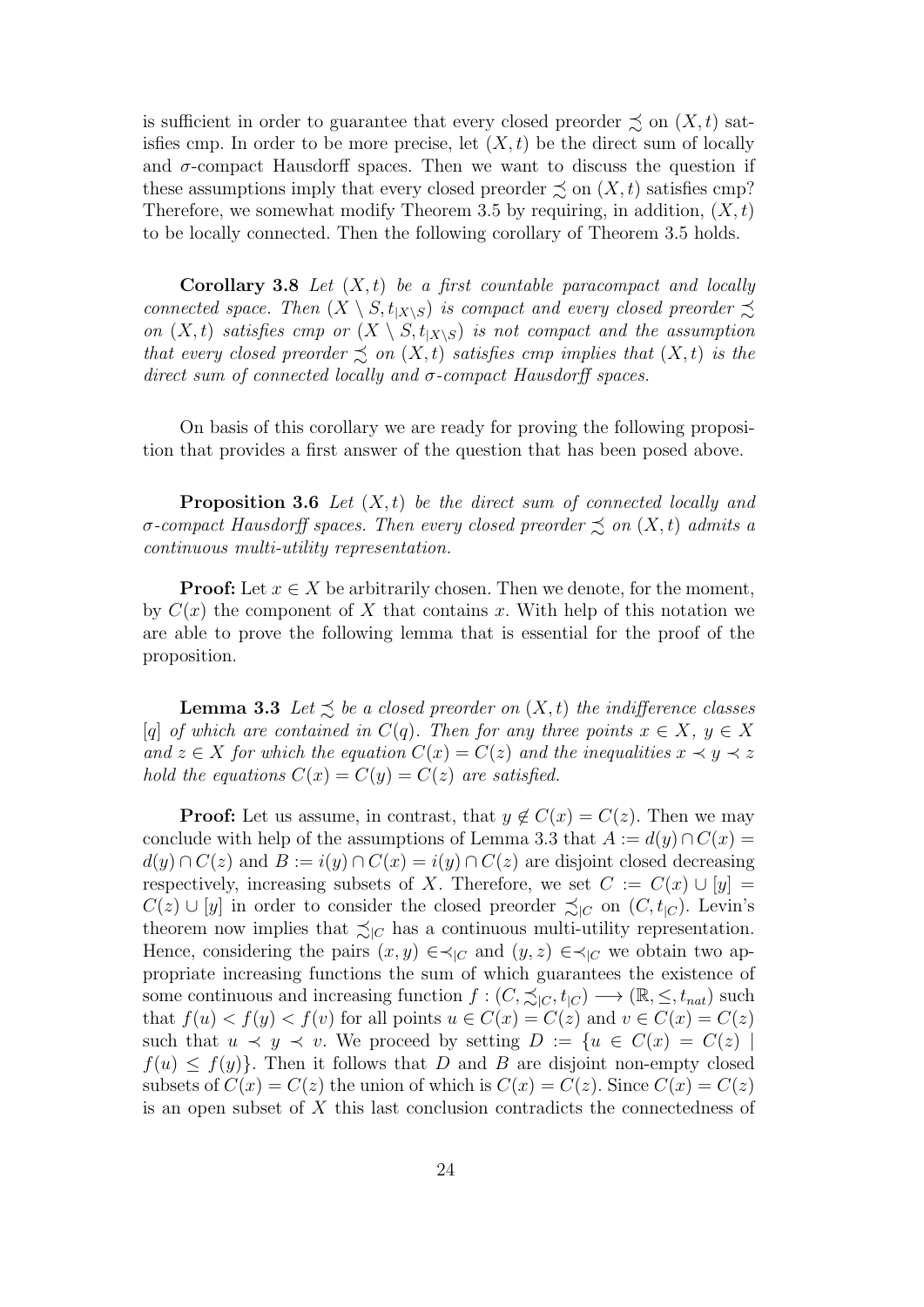$$
C(x) = C(z). \qquad \qquad \Box
$$

Let  $\precsim$  be some fixed given closed preorder on  $(X, t)$ . In order to now prove Proposition 3.6 we must show that  $\precsim$  satisfies cmp. Therefore, we choose in a first step in every indifference class of  $\preceq$  some fixed point *q* in order to then denote the collection of these points by *F*. Now we replace  $\precsim$  by

$$
\preceq' := \preceq \setminus \{(r, s) \in X \times X \mid \text{ there exists some } q \in F \text{ such that } [r] = [s] = [q] \text{ and } r \notin C(q) \text{ or } s \notin C(q)\}.
$$

The definition of  $\precsim'$  implies that  $\precsim'$  is a closed preorder on  $(X, t)$ . Furthermore, Lemma 1.1 allows us to conclude that  $\precsim$  satisfies cmp if and only if  $\precsim'$  satisfies cmp. Hence, it suffices to verify that  $\precsim'$  satisfies cmp. Let, therefore,  $x \in X$ and  $y \in X$  such that  $not(y \preceq x)$  be arbitrarily chosen. Then either the equality  $C(x) = C(y)$  or the inequality  $C(x) \neq C(y)$  is possible. Since the case that  $C(x) = C(y)$  is somewhat more complicated than the case that  $C(x) \neq C(y)$ and since, in addition, both cases can be settled by analogous arguments, in the remainder of the proof of Proposition 3.6, we merely concentrate on the equation  $C(x) = C(y)$ . We, thus, set  $C := C(x) = C(y)$  in order to then conclude that Levin's theorem guarantees the existence of some continuous increasing function  $f : (C, \precsim'_{[C}, t_{[C)}) \longrightarrow (\mathbb{R}, \leq, t_{nat})$  such that  $f(x) < f(y)$ . In order to now finish the proof of the proposition it suffices to show because of Lemma 1.1 that *f* can be lifted to some continuous and increasing function  $h: (X, \preceq', t) \longrightarrow (\mathbb{R}, \leq, t_{nat})$ . Let, therefore, some point  $z \in X \setminus C$  be arbitrarily chosen. Then we have to distinguish between the following three cases.

**Case 1:**  $z \prec' x$ . In this case we set  $h(v) := f(x)$  for all  $v \in C(z)$ .

**Case 2:**  $x \prec' z$ . Now we set  $h(v) := f(y)$  for all  $v \in C(z)$ .

**Case 3:** There exists neither a point  $u \in C(z)$  such that  $u \prec' x$  nor a point  $w \in C(z)$  such that  $x \prec' w$ . In this situation we set  $h(v) := f(x)$  for all  $v \in C(z)$ .

Setting  $h_{\text{C}} = f$  in this way a lifting of f has been defined. In addition, Lemma 3.3 allows us to conclude that  $h : (X, \preceq', t) \longrightarrow (\mathbb{R}, \leq, t_{nat})$  is continuous and increasing and satisfies the inequality  $h(x) < h(y)$ . This conclusion finishes the proof of Proposition 3.6.  $\Box$ 

With help of Proposition 3.6 the proof of Theorem 3.5 implies the following theorem which, in addition, at least partly answers the above question and, therefore, provides a good opportunity of finishing this section.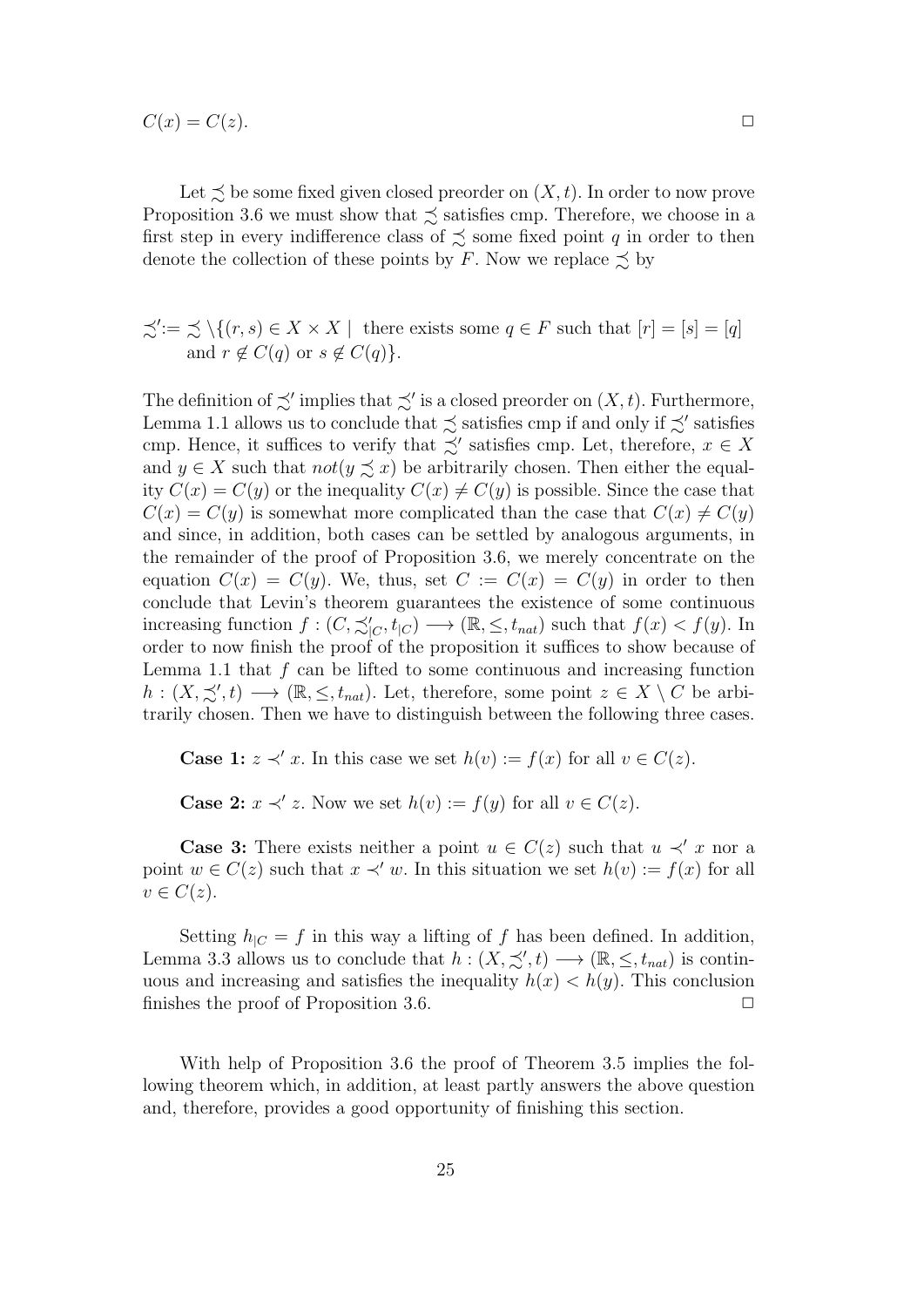**Theorem 3.8** Let  $(X, t)$  be a first countable paracompact and locally con*nected space. Then the following assertions are equivalent:*

- (i) *Every closed preorder*  $\precsim$  *on*  $(X, t)$  *satisfies cmp.*
- (ii)  $(X \setminus S, t_{|X \setminus S})$  *is compact or*  $(X, t)$  *is the direct sum of connected locally and σ-compact Hausdorff spaces.*

#### **4 Conclusion**

Although the problem of characterizing all topological spaces for which every closed preorder admits a continuous multi-utility representation could not completely be solved by the authors the corresponding results of this paper are very restrictive. Indeed, they imply, for example, that spaces like  $L^{\infty}(\mu)$ , the space of essentially bounded measurable functions relative to a  $\sigma$ -finite measure  $\mu$ , always allow the definition of closed preorders that do not have a continuous multi-utility representation. On the other hand topological vector spaces such as  $L^{\infty}(\mu)$  meanwhile often are used as infinite-dimensional commodity spaces in economic theory. Therefore, it is desirable to have continuous multi-representation theorems that apply to them. This means that one has to replace the particular linearly ordered abelian group  $(\mathbb{R}, +, \leq)$  by an arbitrary linearly ordered abelian group (A*,* +*, ≤*). Such a more general approach meanwhile has been started by Pivato [21].

In addition, in Herden and Mehta [12] it has been underlined by many examples that the real line often is not the appropriate codomain of a utility function and that, consequently, it is worthwhile to develop a theory of continuous non-real valued utility functions. These considerations also underline that particular value of an approach as presented by Pivato [21].

Nevertheless, the problem of characterizing all topological spaces for which every closed preorder allows a continuous multi-utility representation is still pressing. In this sense Theorem 3.4, Theorem 3.5, Theorem 3.7 and Theorem 3.8 provide first results that at least prepare a complete solution of this problem.

# **Acknowledgements**

Useful comments and suggestions for improvement of two anonymous referees are gratefully acknowledged.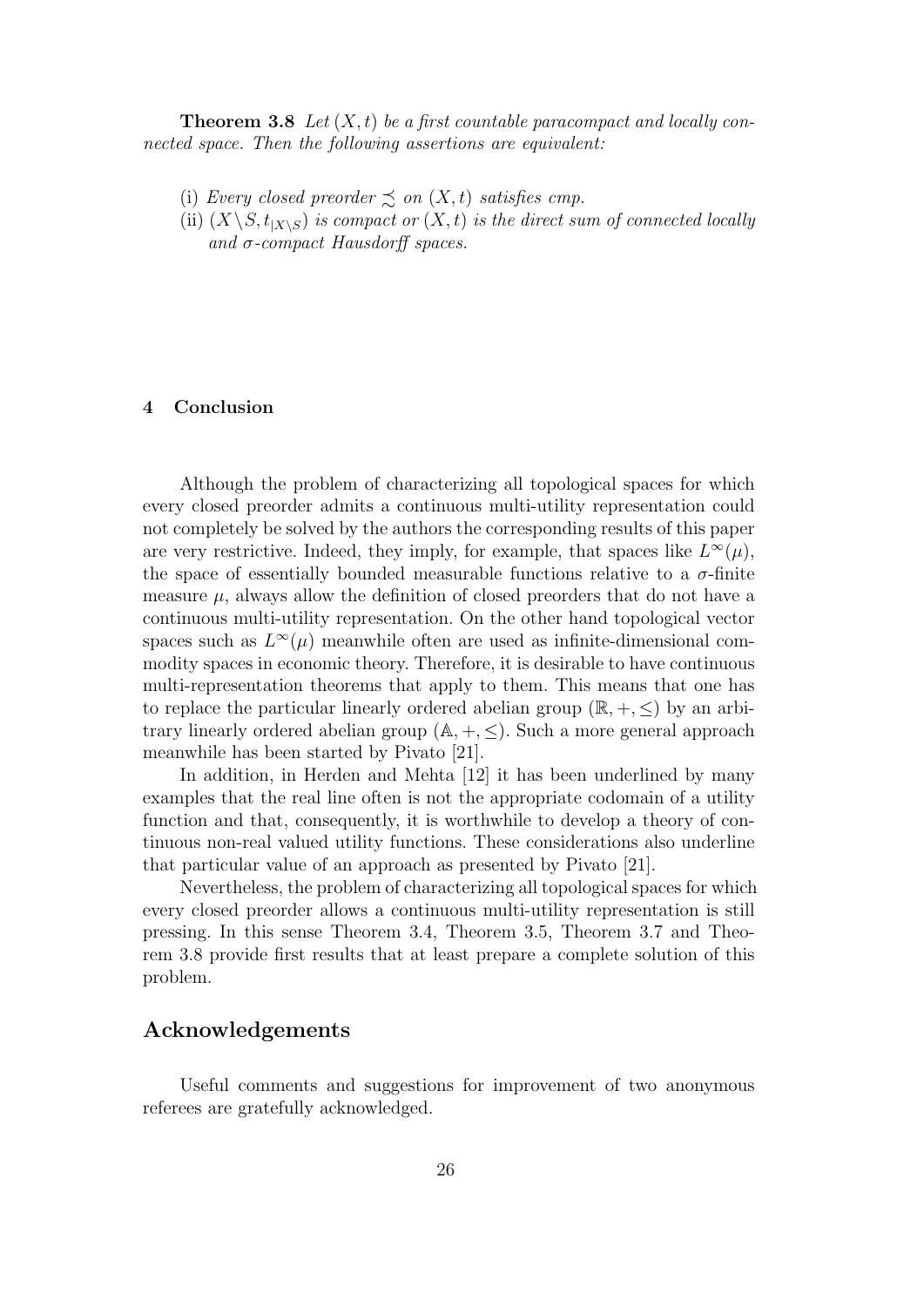#### **References**

- [1] Alcantud, J.C.R., Bosi, G., Zuanon, M., Richter-Peleg multi-utility representations of preorders, *Theory and Decision*, to appear.
- [2] Bosi, G., Herden, G., Continuous multi-utility representations of preorders, *Journal of Mathematical Economics* **48** (2012), 212-218.
- [3] Bosi, G., Zuanon, M., Continuous multi-utility for extremely continuous preorders, *International Journal of Contemporary Mathematical Sciences* **4**  $(2009), 439 - 445$
- [4] Burgess, D.C.J., Fitzpatrick, M., On separation axioms for certain types of ordered topological space, *Mathematical Proceedings of the Cambridge Philosophical Society* **82** (1977), 59-65.
- [5] Dubra, J., Maccheroni, F., Ok, E.A., Expected utility theory without the completeness axiom, *Journal of Economic Theory* (2004), 118-133.
- [6] Evren, O., On the existence of expected multi-utility representations, *Economic Theory* **35** (2008), 575-592.
- [7] Evren, O., Ok, E.A., On the multi-utility representation of preference relations, *Journal of Mathematical Economics* **47** (2011), 554-563.
- [8] Galaabaatar, T., Karni, E., Expected multi-utility representations, *Mathematical Social Sciences* **64** (2012), 242-246.
- [9] Grotemeyer, K.P., *Topologie*, Mathematisches Institut der Freien Universität, 1966.
- [10] Herden, G., On the existence of utility functions, *Mathematical Social Sciences* **17** (1989), 297-313.
- [11] Herden, G., On a lifting theorem of Nachbin, *Mathematical Social Sciences* **19** (1990), 37-44.
- [12] Herden, G., Mehta, G.B., The Debreu Gap Lemma and some generalizations, *Journal of Mathematical Economics* **40** (2004), 747-769.
- [13] Levin, V.L., A continuous utility theorem for closed preorders on a  $\sigma$ -compact metrizable space, *Soviet Mathematics Doklady* **28** (1983), 715718.
- [14] Levin, V.L., Measurable utility theorem for closed and lexicographic preference relations, *Soviet Mathematics Doklady* **27** (1983), 639643.
- [15] Mas-Colell, A., Whinston, M.D., Green, J.R., Microeconomic Theory, Oxford University Press, 1995.
- [16] Minguzzi, E., Topological conditions for the representation of preorders by continuous utilities, *Applied General Topology* **13** (2012), 81-89.